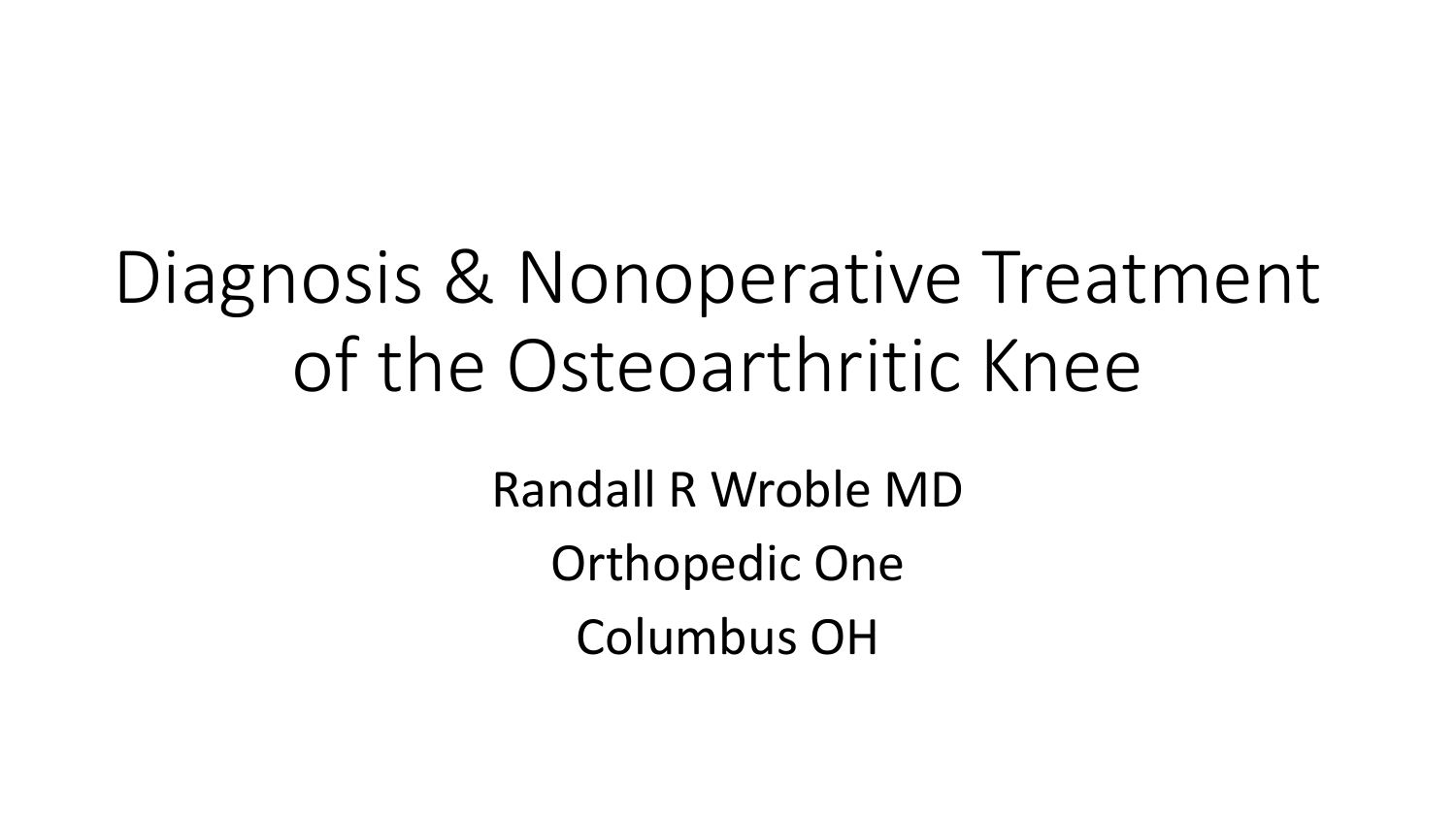# "There are 2 things a good doctor does"

•First Step:

- •Finds out what's wrong
- •Second step
	- •Makes the patient feel better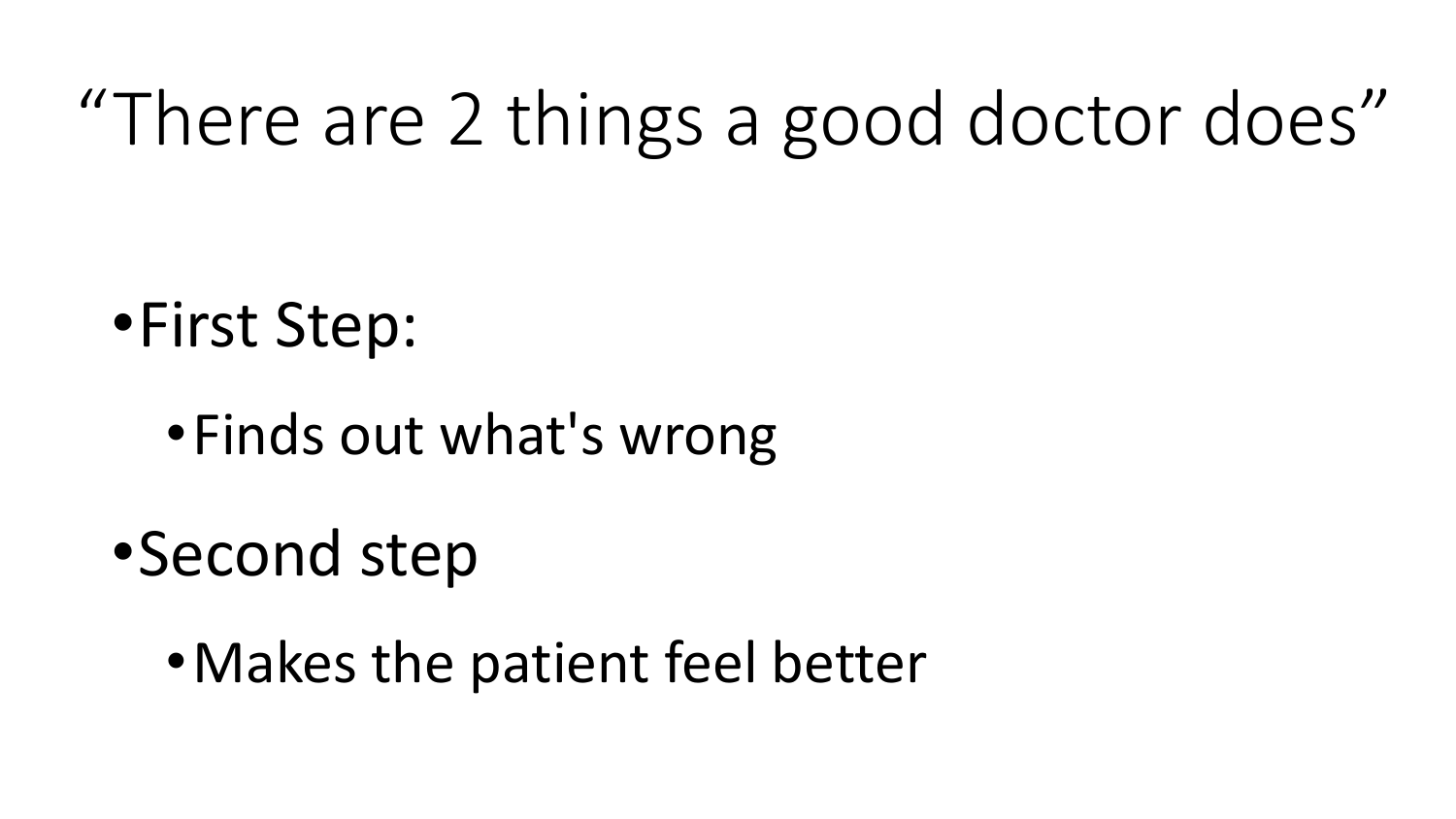# A Case Of A Painful Knee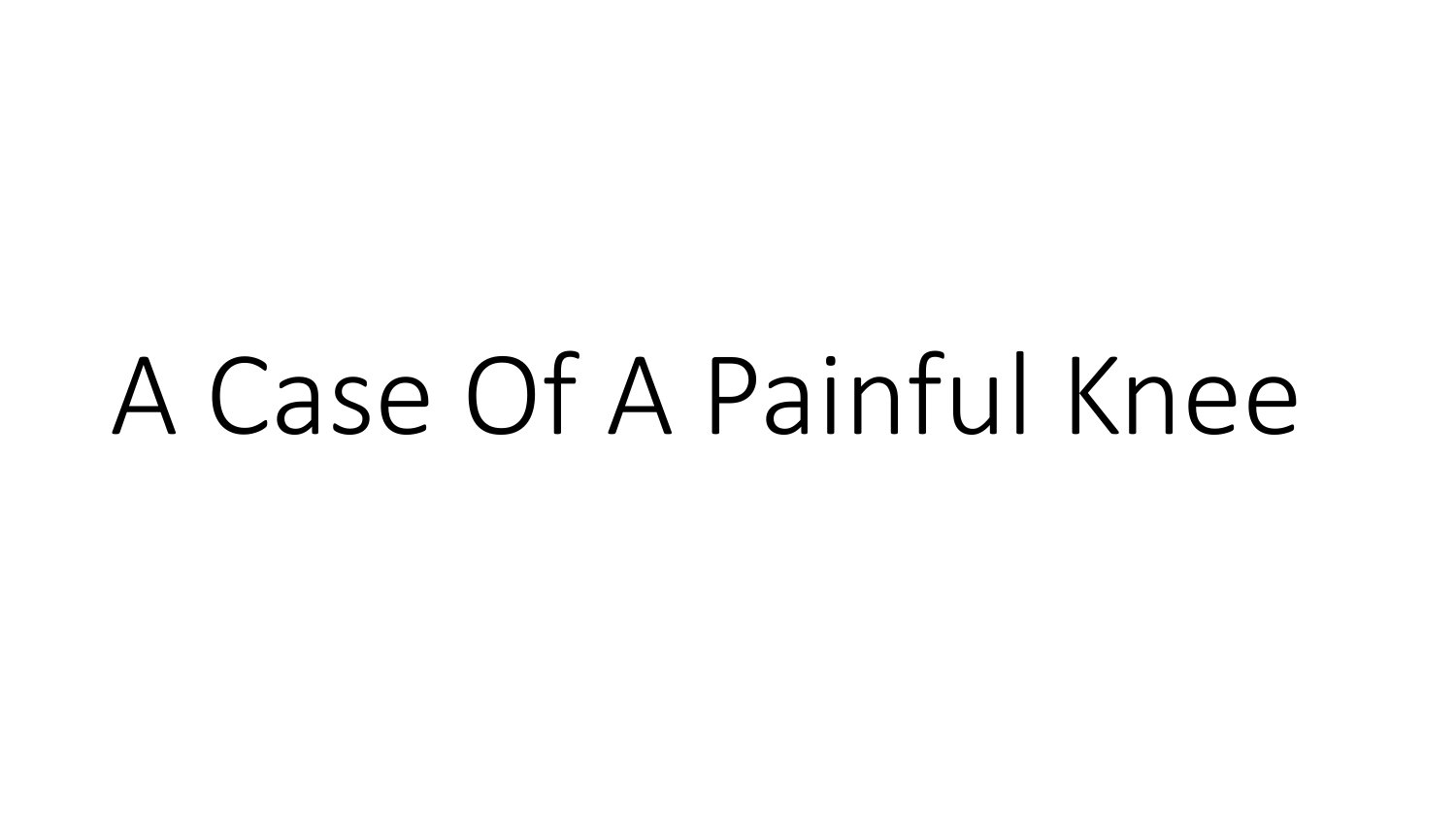# 60 year old male with unilateral medial knee pain

## •This is most likely OA.

•But how do we establish the diagnosis?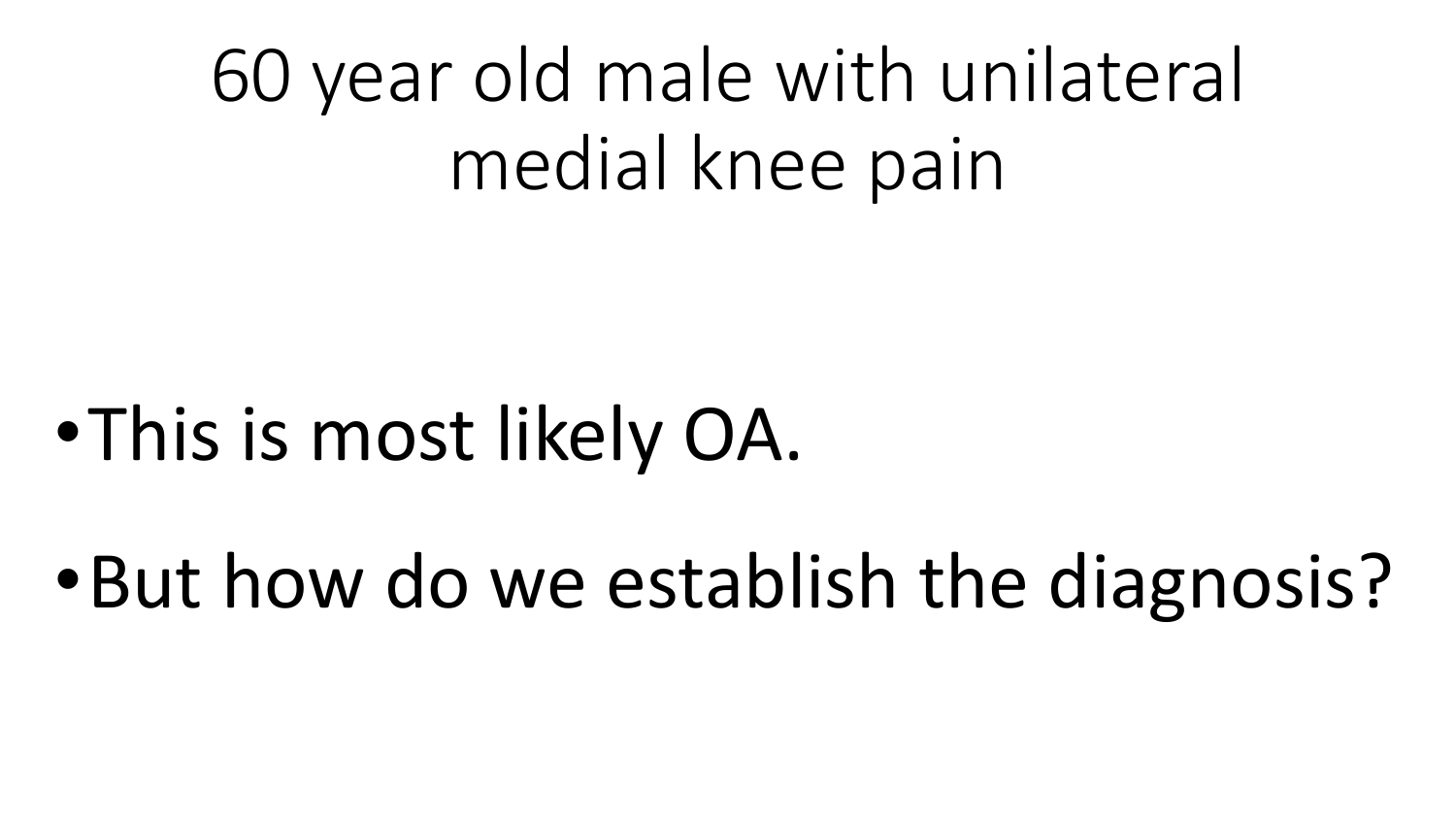# History

- Mild twisting injury working at home in his yard 2 months ago
	- Chronic vs acute
- Pain is on the medial side of the knee. There is moderate diffuse swelling but no warmth, redness, or fever.
	- Soft tissue injury?
	- Infection unlikely
	- Should we consider arthrocentesis?
- There is no catching, locking or giving way
	- Mechanical symptoms suggest diagnoses like meniscal tear
		- MRI? note that we won't be discussing MRI anywhere else!
		- Orthopedic referral?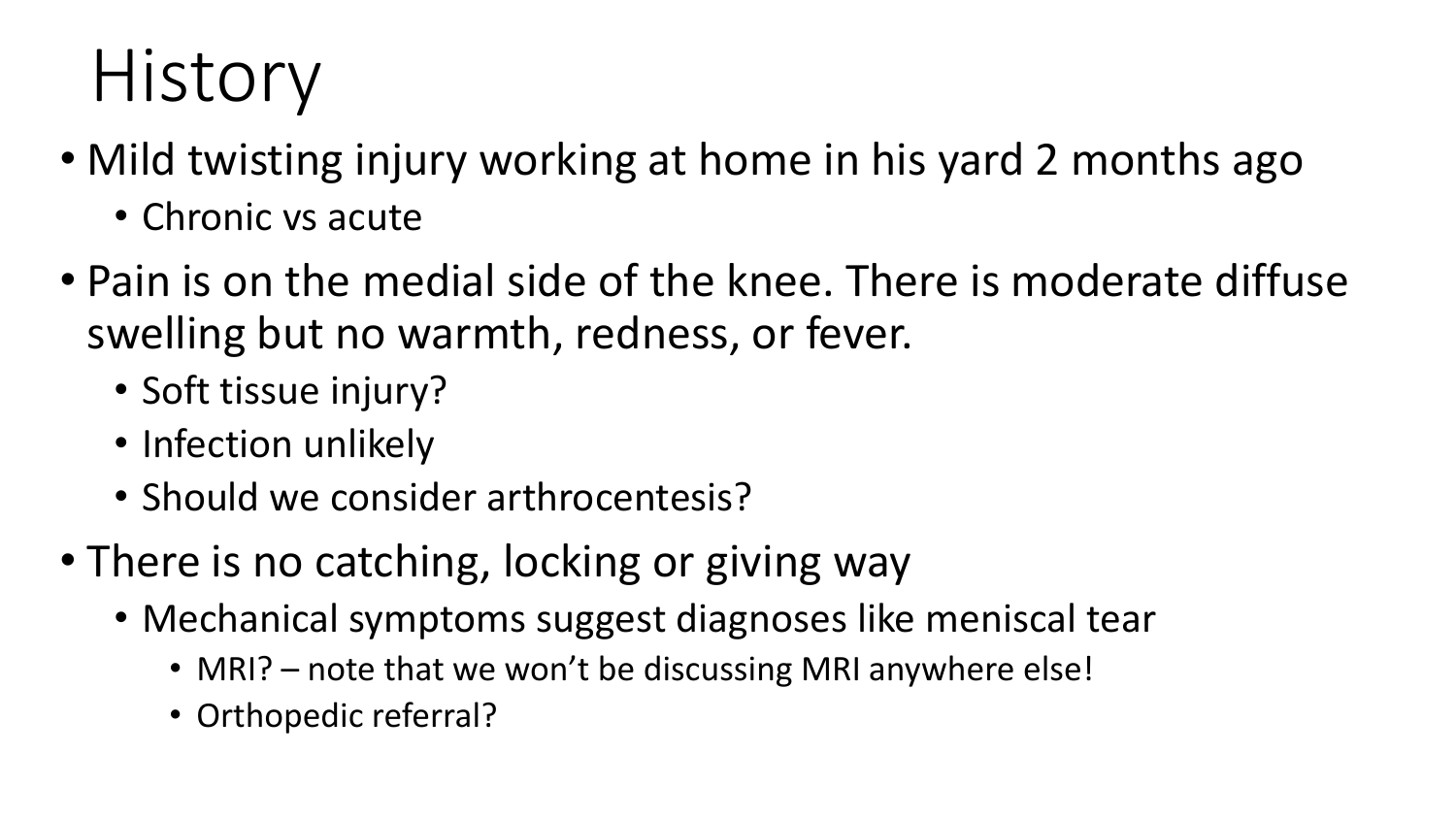#### History

- •One previous episode of knee pain 18 months ago. Resolved with OTC medication
	- Recurrent flare-up?
- •No previous surgery on this knee
- •No other joints hurt or swell
	- •Inflammatory arthritis or rheumatoid arthritis most often polyarticular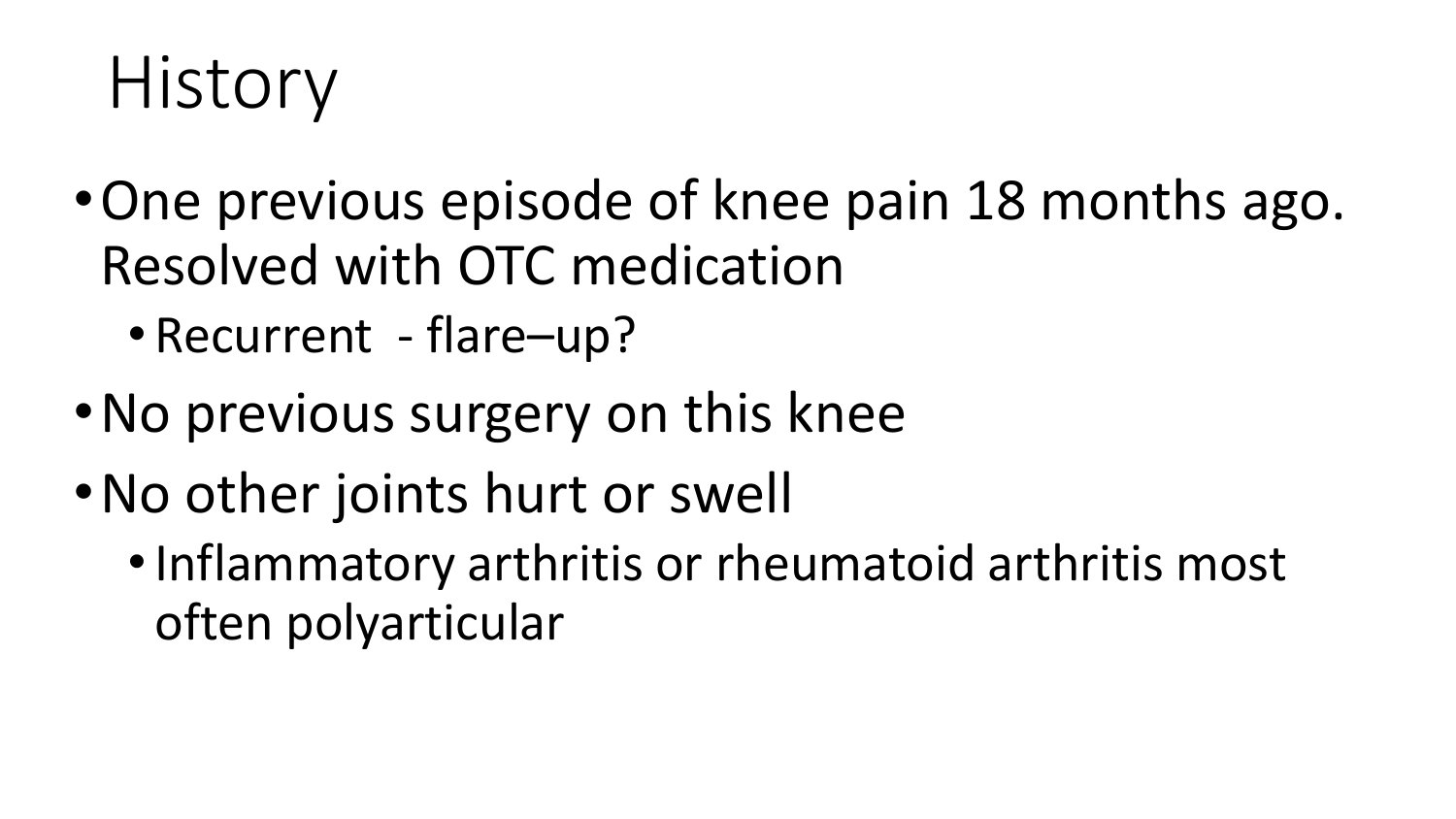# Medical History

- HTN Losartan/HCTZ
- Mild GERD PPI PRN
- No cardiac meds
- No renal or liver disease
- NKDA

- NSAID risk is moderate
- Acetaminophen should be ok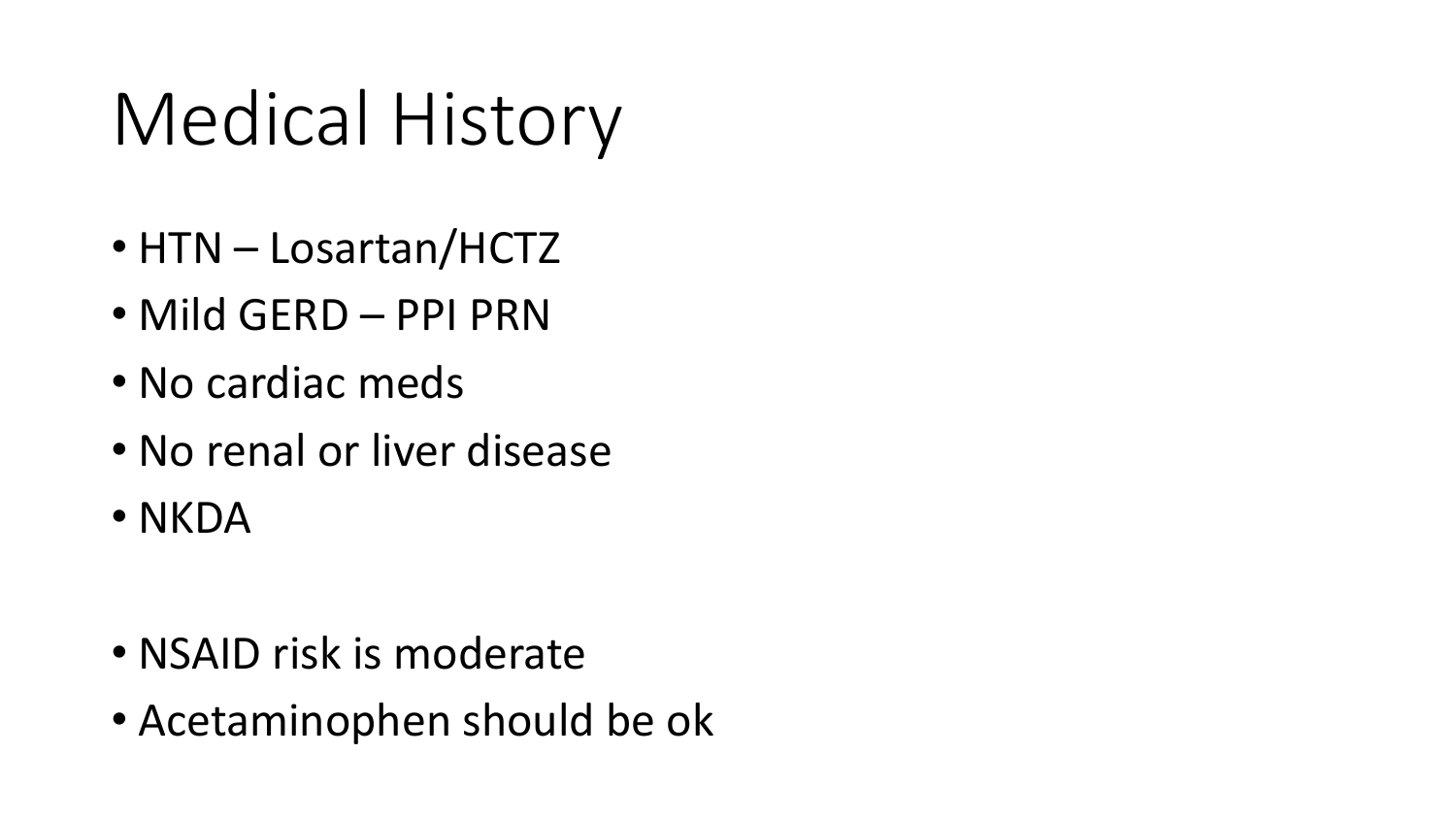### Social History

- •Works as an auto mechanic •Physical job – discuss as part of plan
- •Wants to bike and jog
	- •Understand activity goals and need to modify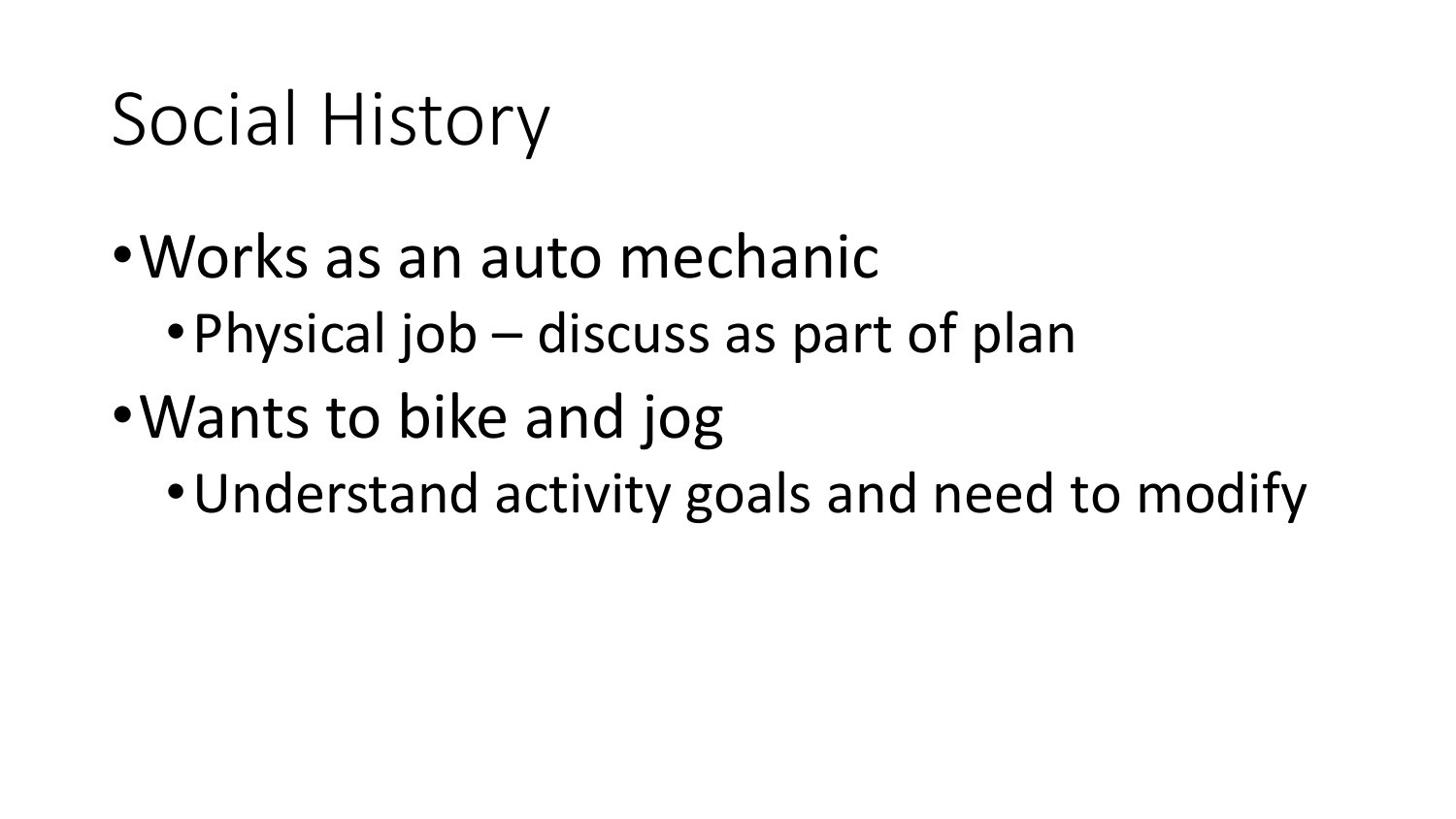# Physical Exam

- Afebrile
	- Systemic symptoms are a late finding in peri-articular or joint infection
- $\cdot$  BMI = 40
	- Need to discuss optimization of body weight
- •Gait antalgic
- Reduced quad muscle size and poor tone
	- Fall risk?
	- Needs an exercise program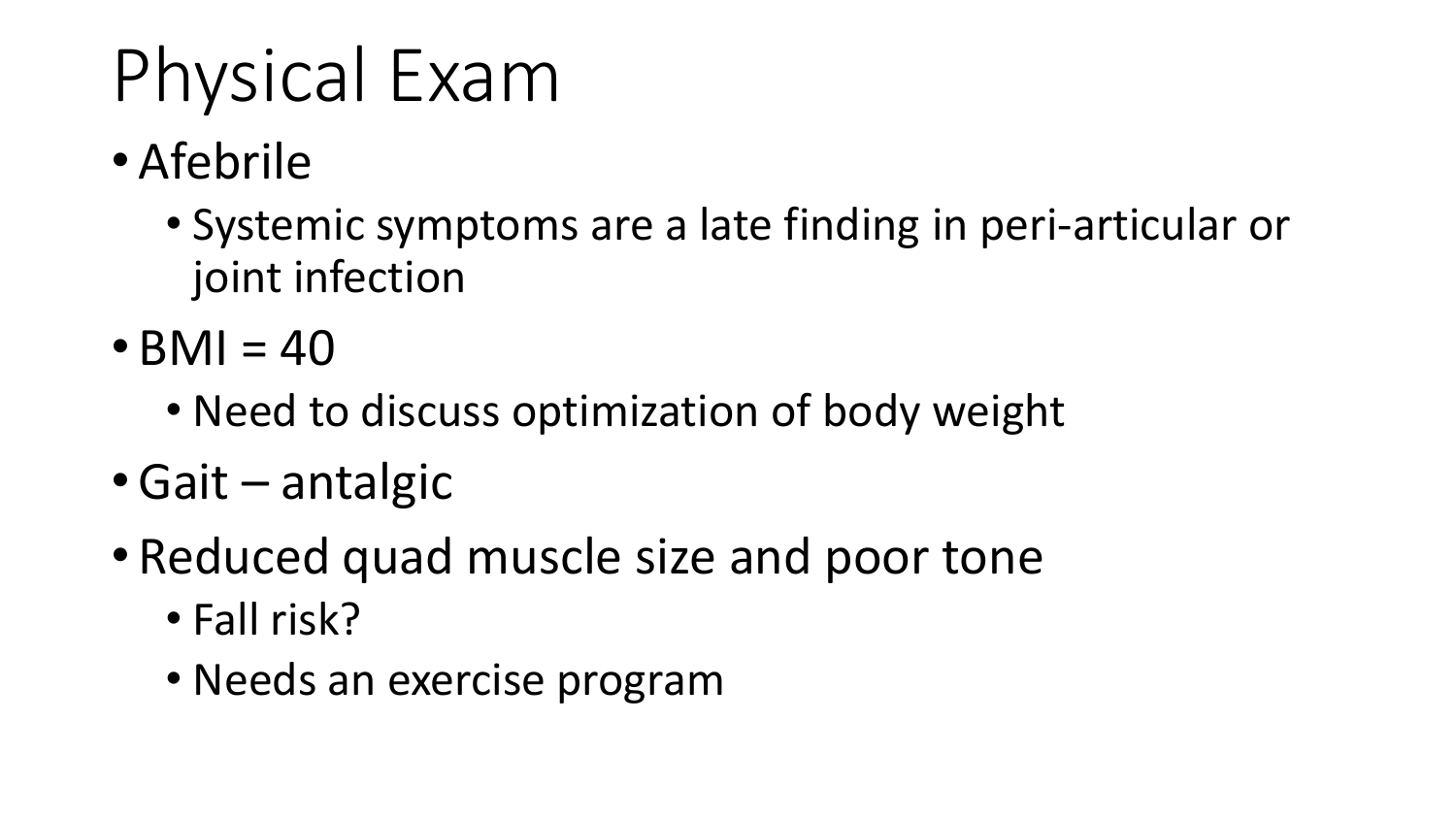#### Knee Exam

- •Moderate effusion
	- •Arthrocentesis criteria
		- •Tense and painful
		- •Significant quad inhibition
		- •Diagnostic infection, hemarthrosis, RA/IA
- •ROM nearly full. Pain at extremes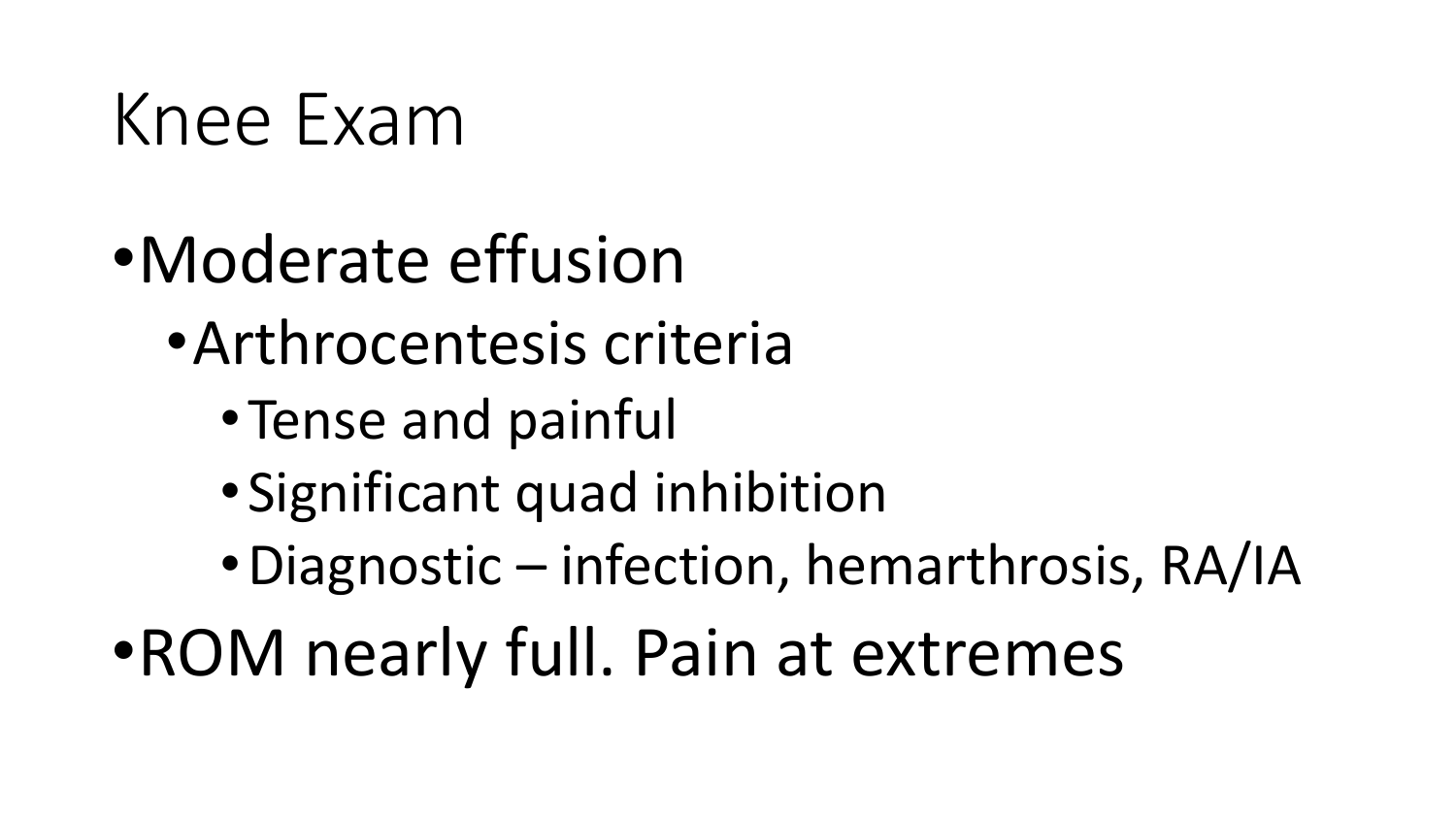#### Knee exam

- Tenderness medially including medial femoral condyle, joint line and medial tibial plateau
	- MCL, meniscus injury?
- •No pain with valgus stress. Rest of ligament exam WNL
	- MCL injury painful with valgus
	- Detailed ligament requires experience
- Patellar exam mild peri-patellar tenderness and crepitus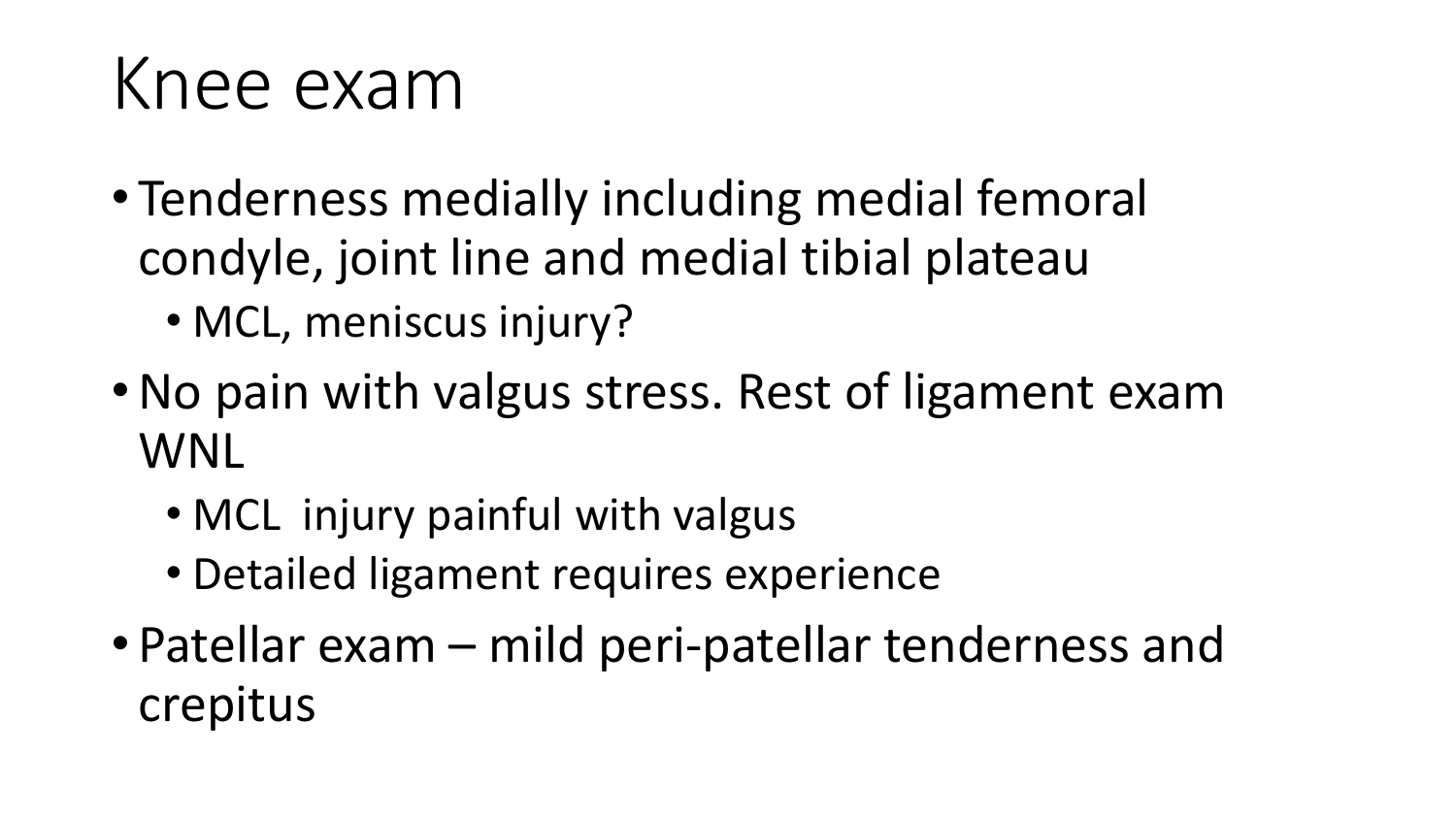# Physical exam

- Standing alignment mild but obvious varus. Increased on affected side
	- Fracture/bony deformity?
	- Joint space narrowing?
	- Brace candidate?
- Hip ROM full and pain-free. Lumbar spine is stiff but SLR is negative
	- Hip OA and sciatica are 2 conditions that can cause pain referred to the knee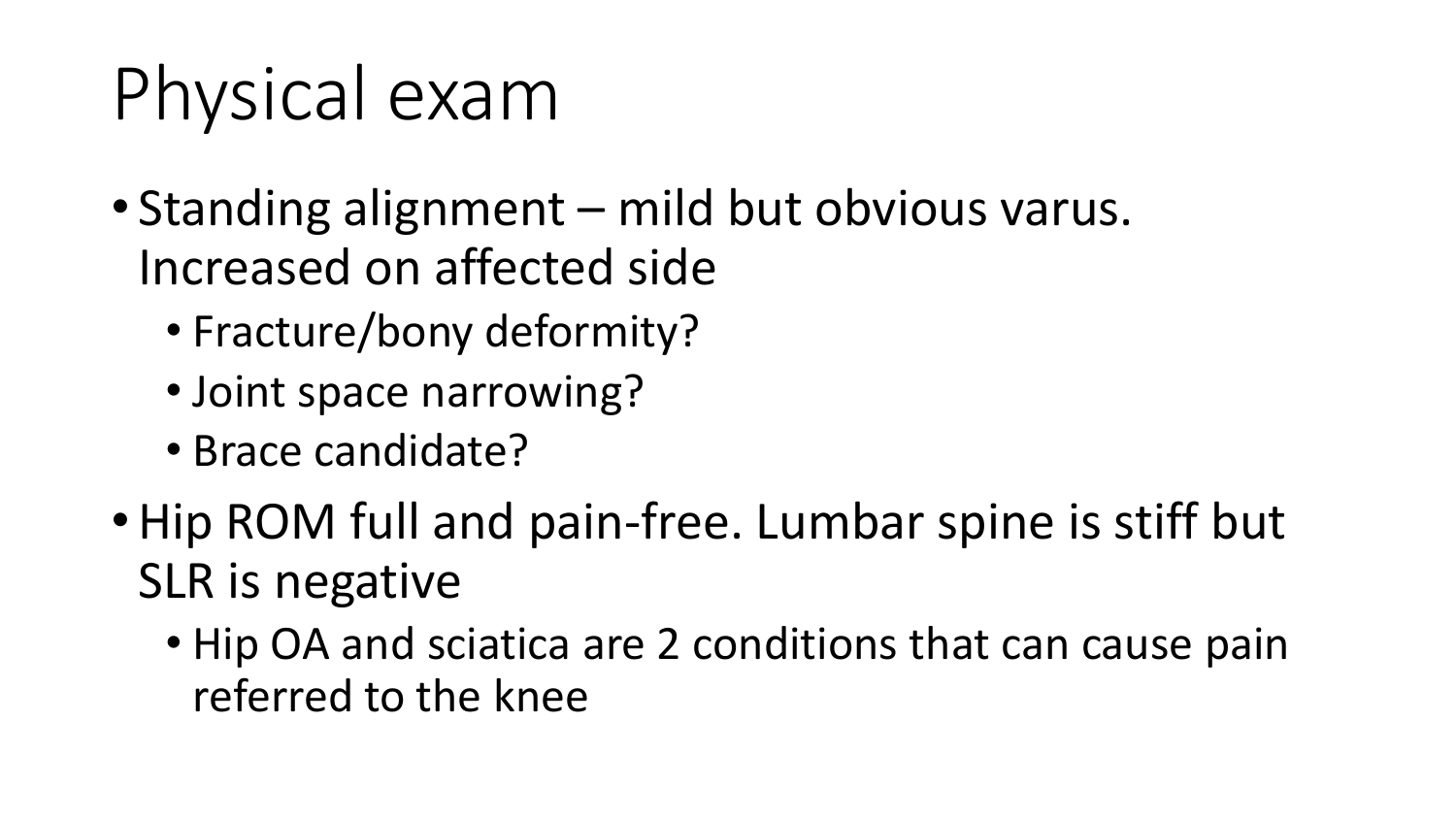X-rays

- •To confirm the diagnosis, must have X-rays
	- •Order the optimal series always weightbearing
	- •Prefer:
		- •AP in slight flexion
		- Lateral
		- •Tangential patella (Merchant view, e.g.)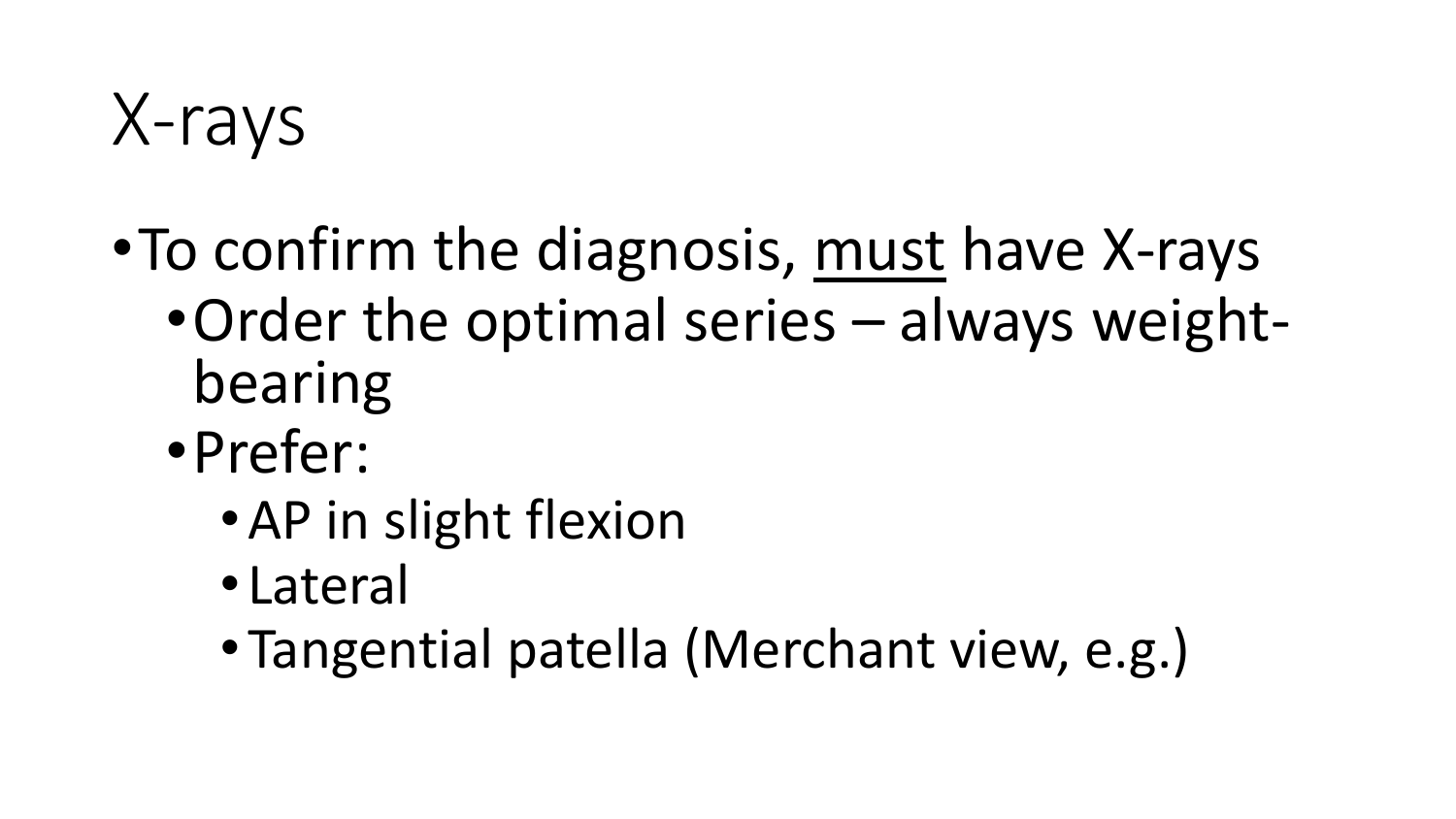# Typical X-ray findings in OA

- •Joint space narrowing
- •Peripheral osteophytes
- •Subchondral sclerosis
- •Single or multiple compartments (medial, lateral, patellofemoral)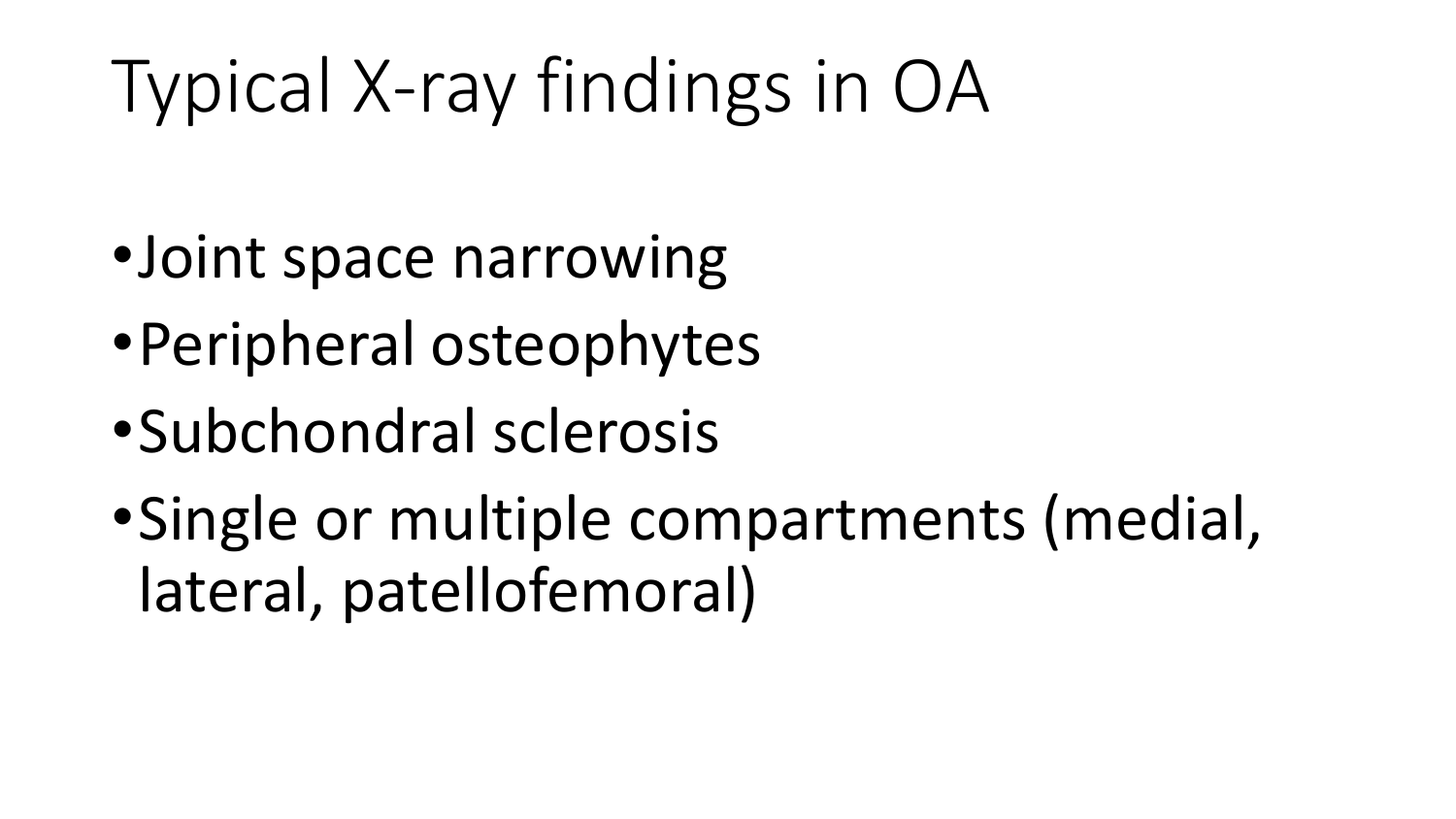X-ray results

- Mild medial joint space narrowing • Not "bone on bone"
- Small medial peripheral osteophytes
- Mild subchondral sclerosis
- •No significant abnormalities lateral or PF
- •No fractures, bony deformity, or other joint or soft tissue abnormality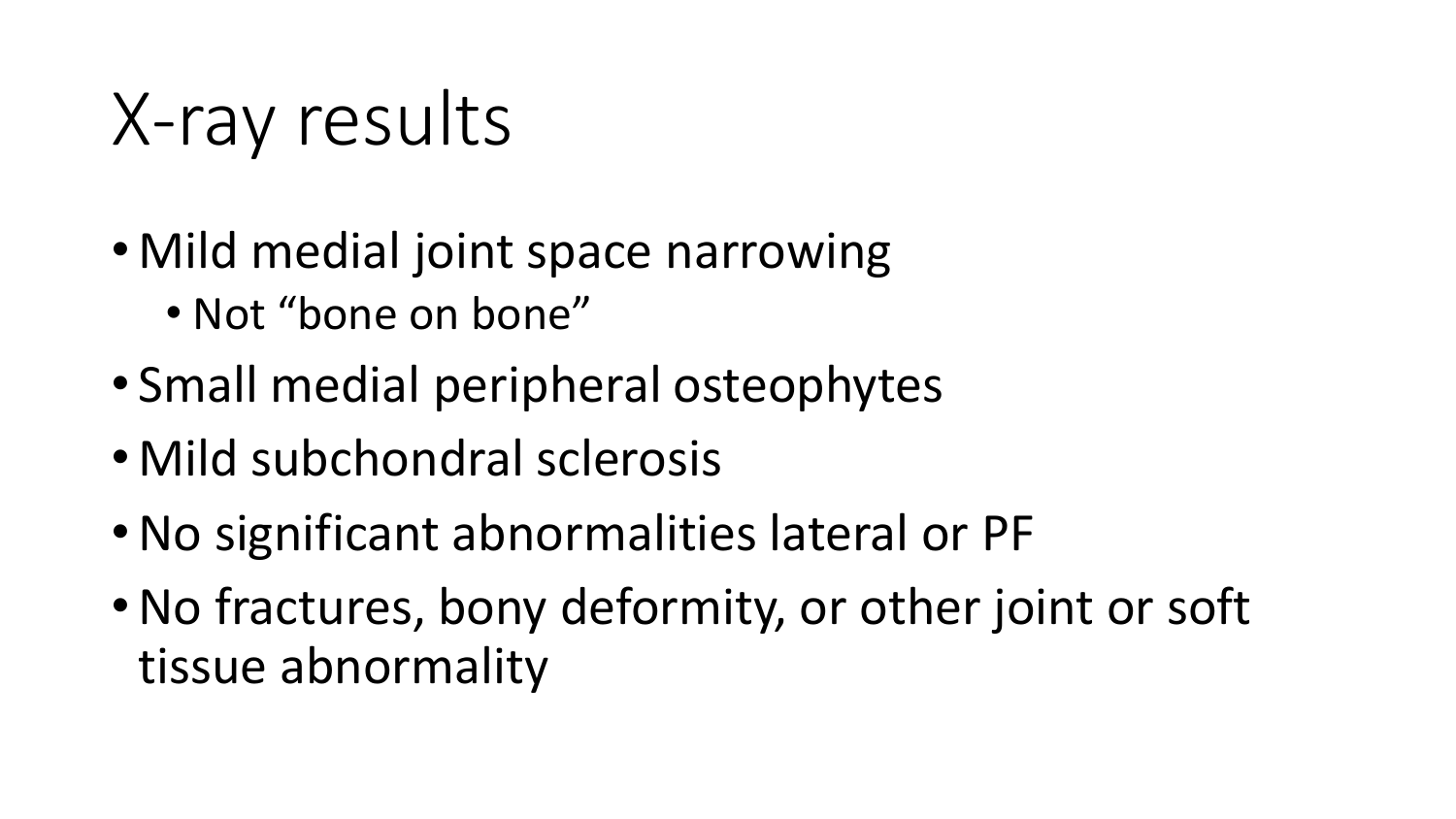#### Arthrocentesis

- •Obtained 30cc clear, yellow fluid
	- •No hemarthrosis
	- •Unlikely infectious C & S
	- •Unlikely IA/RA
		- •Crystal analysis
		- •Cell count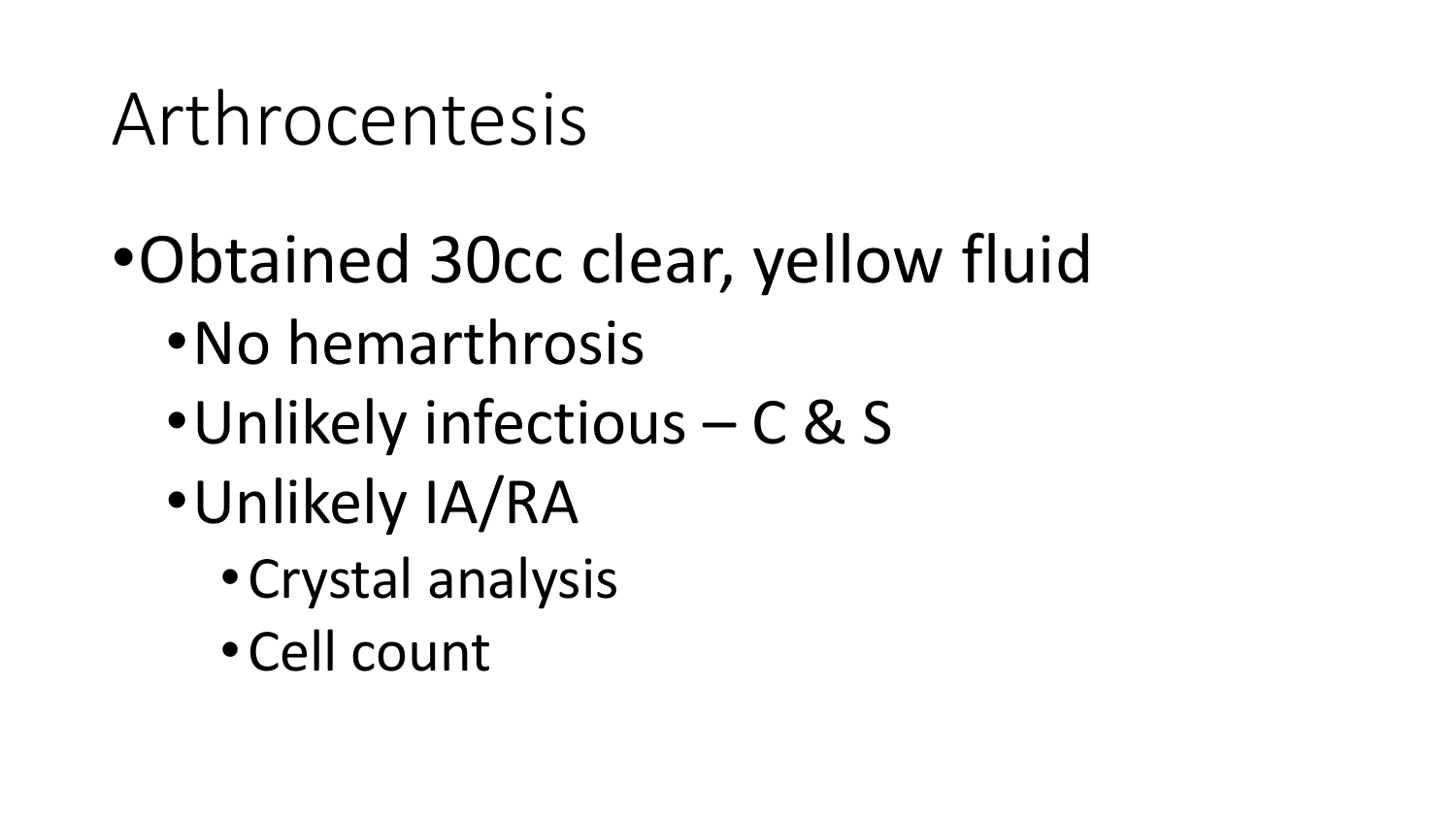### Blood tests

- •None performed minimal suspicion
	- •Consider ESR, CRP, ANA, anti-CCP, RhF when appropriate based on H&P
	- •Rheumatology referral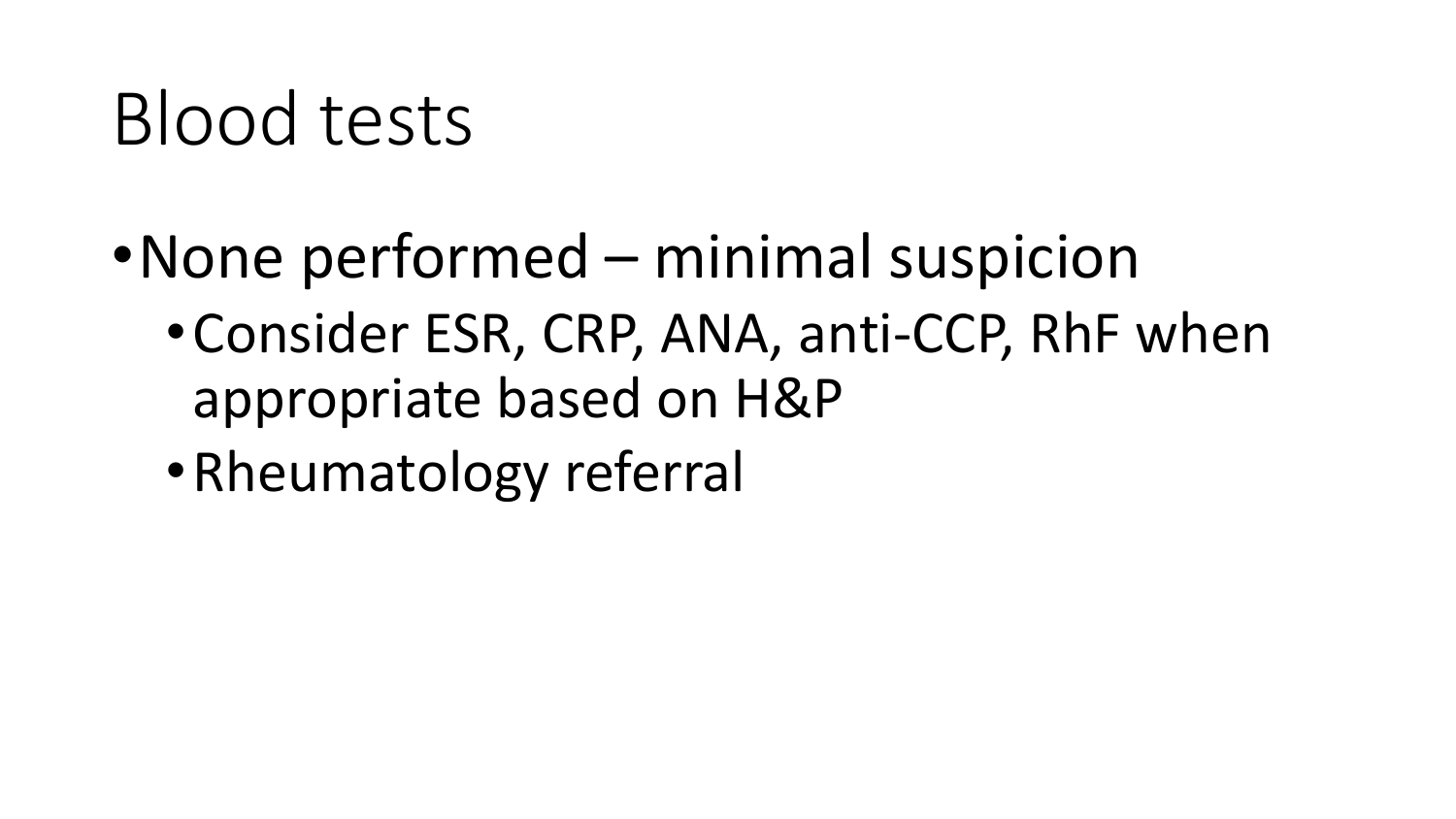Diagnosis - Mild to moderate medial compartment osteoarthritis

#### Additional scans?





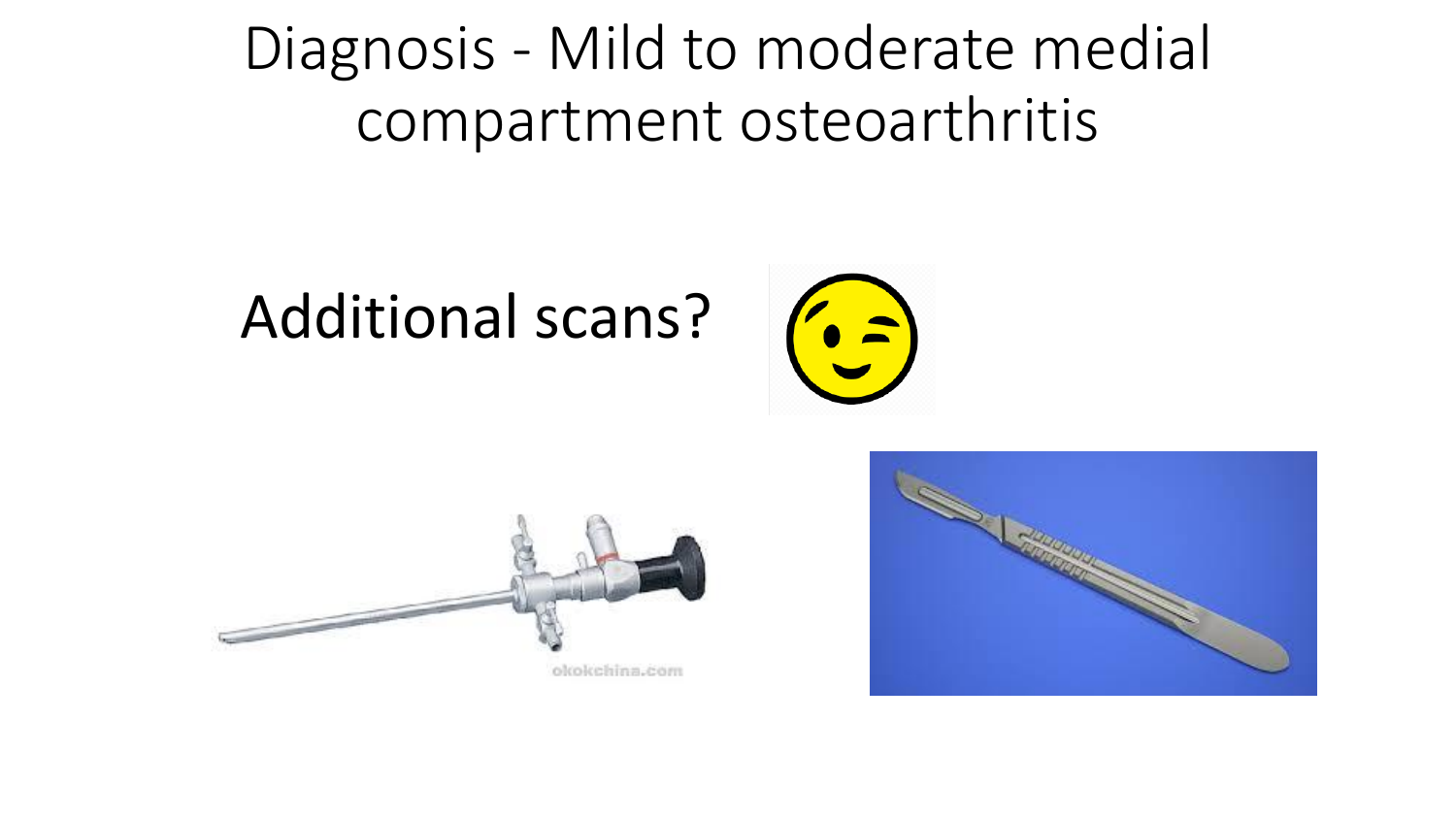#### Nonoperative treatment - goals

- •Optimize Nonoperative treatment
- •Optimize Quality of Life
- •Minimize risk
- •Monitor appropriately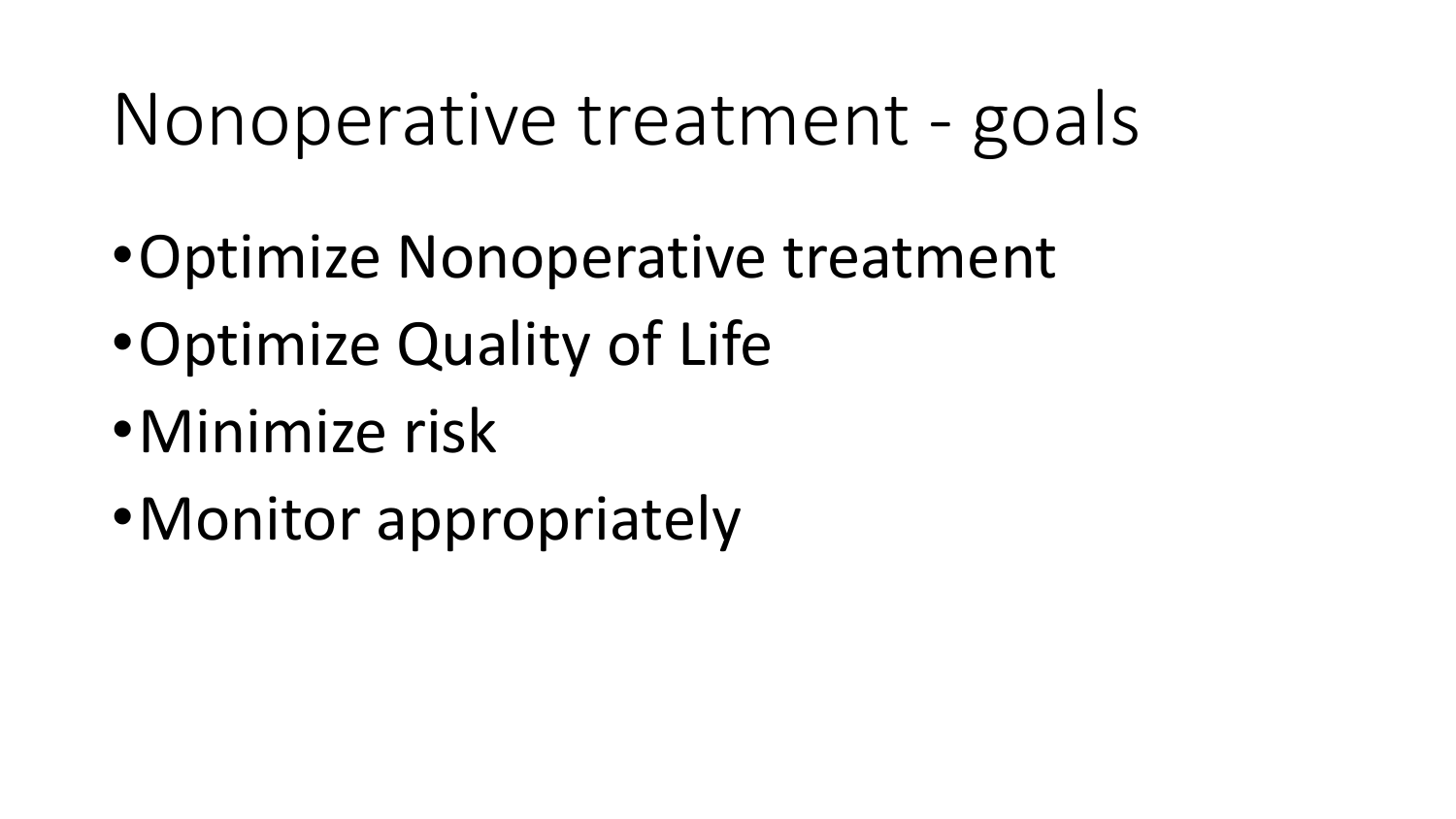Nonoperative treatment – general aspects of the treatment plan

- •Includes a combination of modalities including pharmacological (oral, topical, injectable) and non-pharmacological (lifestyle modifying, bracing, or complementary/alternative)
- •Progresses in a stepwise fashion if the patient does not respond and symptoms persist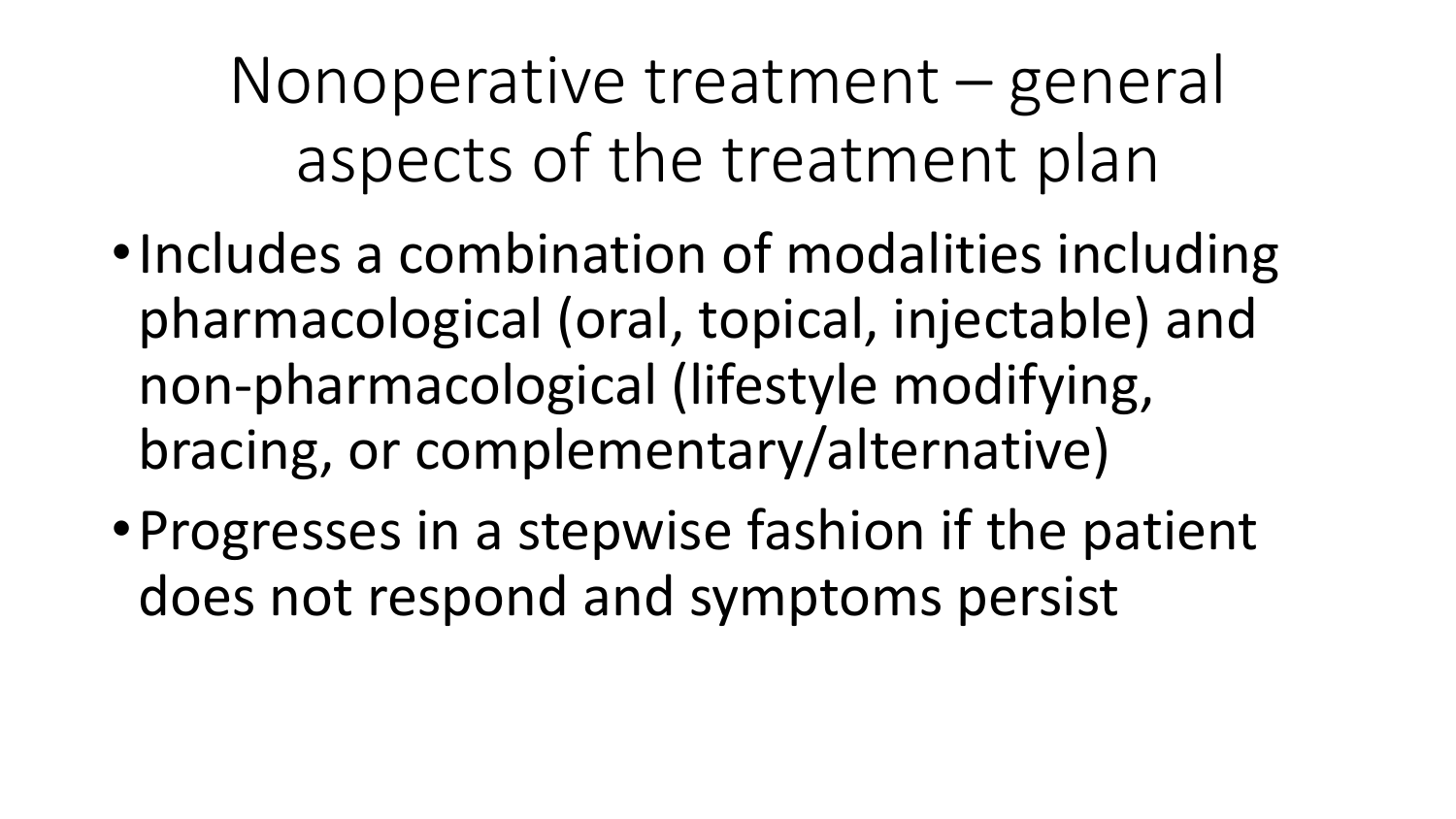#### Treatment Guidelines

- Many medical organizations have published guidelines that are very similar in the big picture
- But, vary substantially in the details
- Our discussion today is based on a synthesis of the literature, the guidelines, and experience
- Won't discuss PRP and MSC in OA treatment too new, not enough known at this time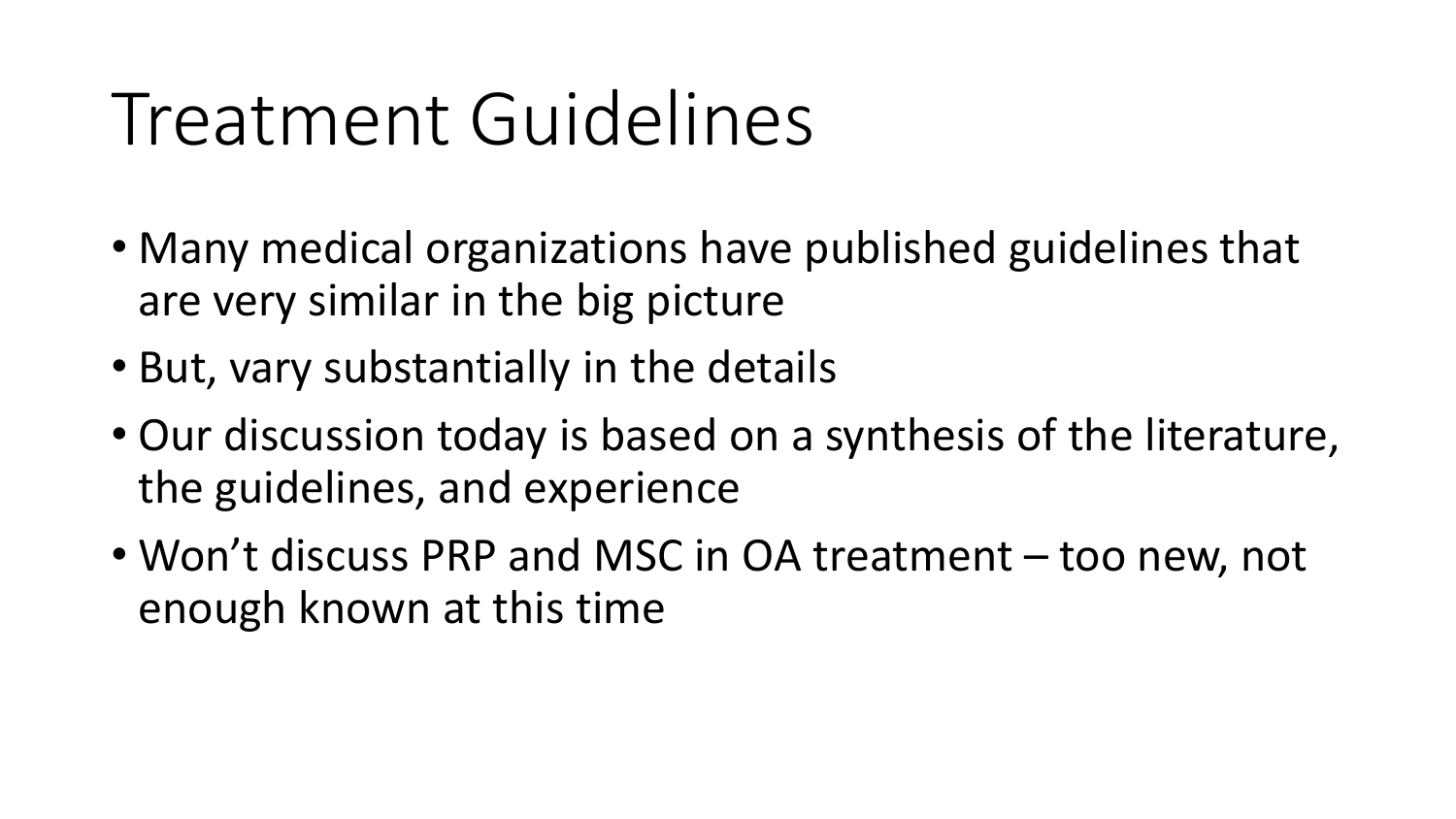#### **Current State of the Evidence**

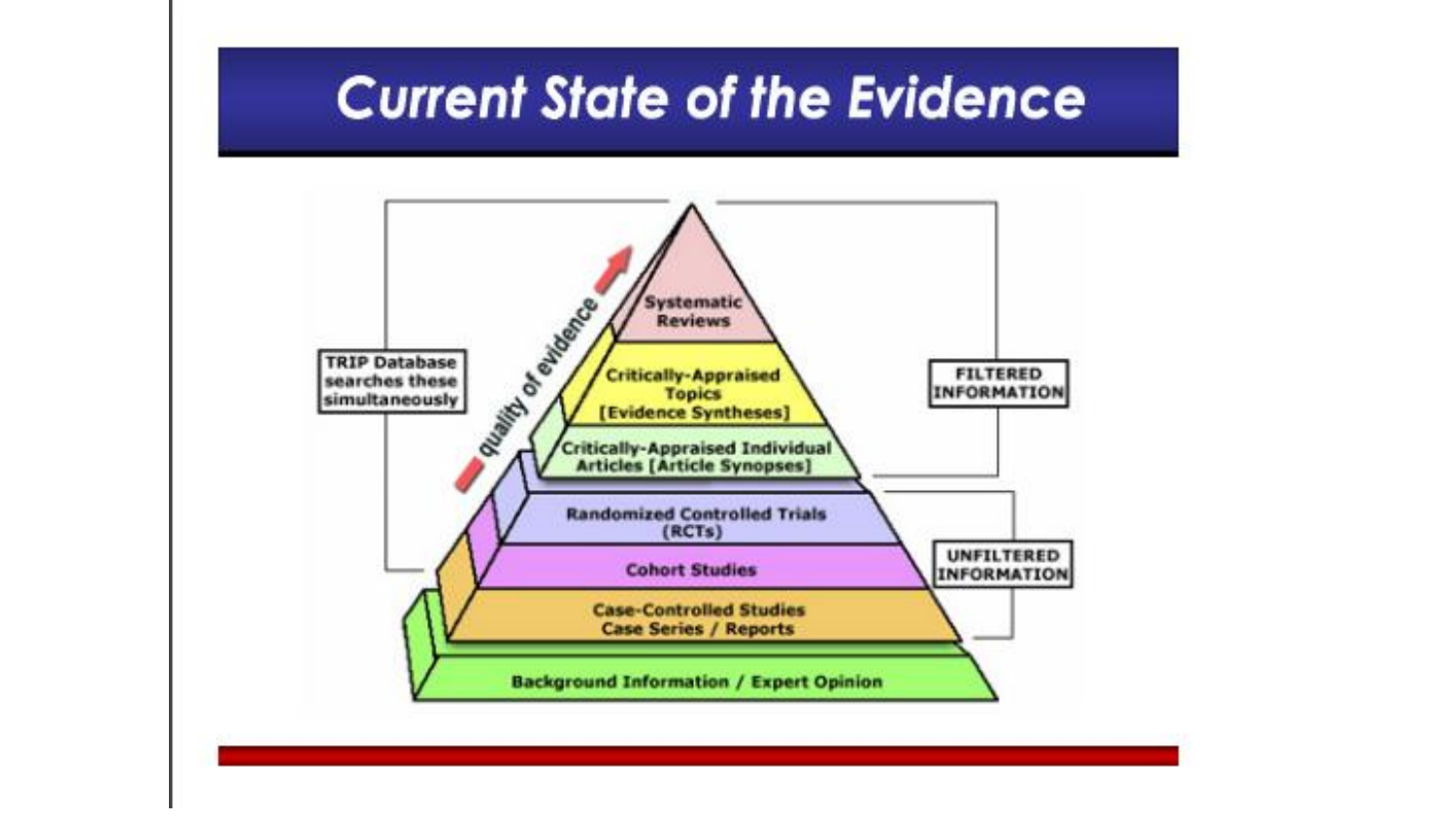

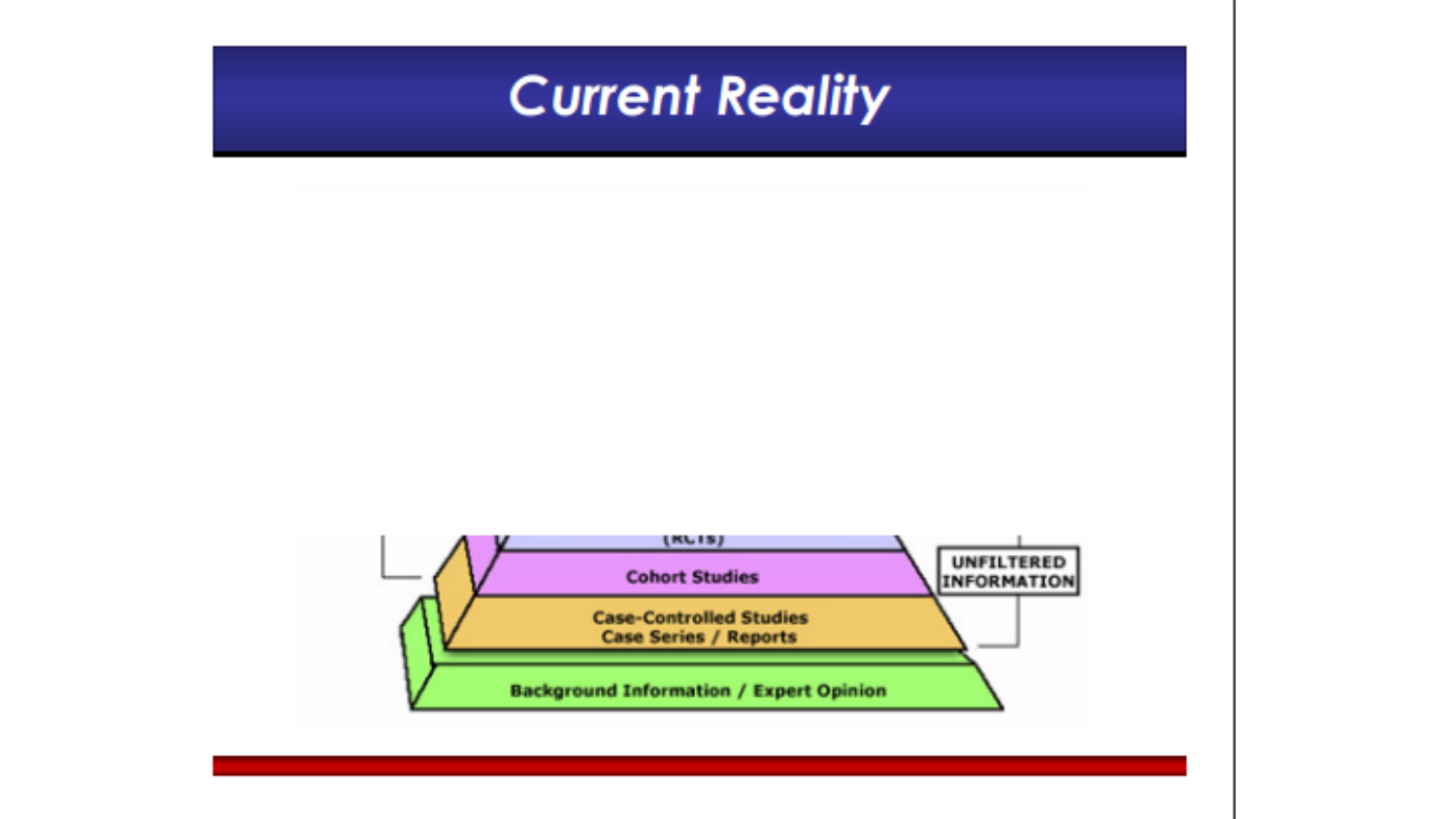# Initial treatment plan

- 1. Education
	- Arthritis is:
		- Progressive
		- Incurable
		- And is in large part treated symptomatically
- 2. Lifestyle/Activity Modification
	- Low impact no running
	- Discuss job options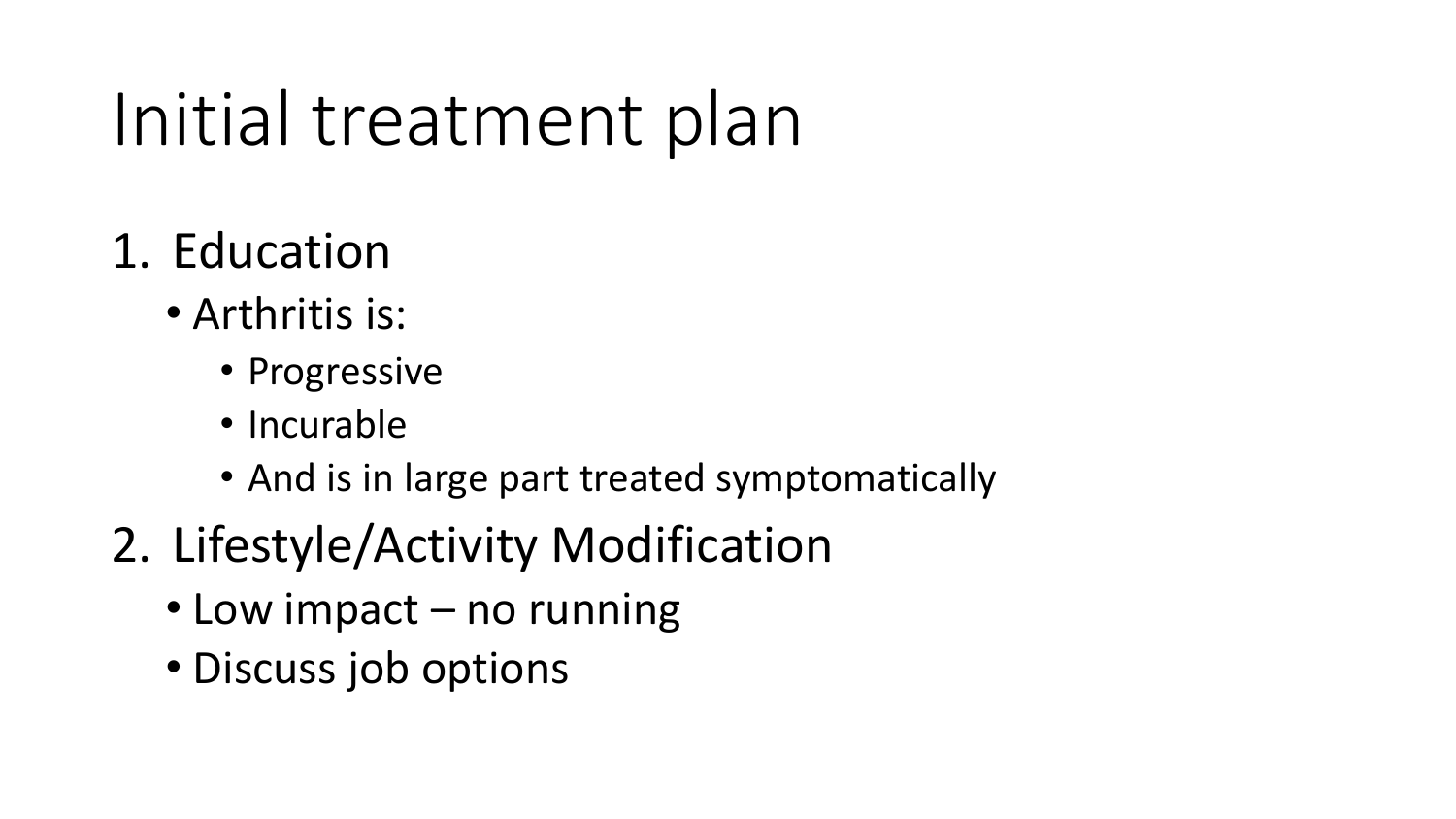## Initial treatment plan

- 3. Optimize weight lower BMI
	- Dietician consultation
	- This is difficult don't make patient feel successful treatment hinges on this
- 4. Exercise
	- Titrate by comfort. Post exercise swelling and pain means too strenuous
	- Goals
		- 1. Strength quads are the shock absorbers of the knee
		- 2. Help with weight management
		- 3. Balance mitigates fall risk
		- 4. Range of motion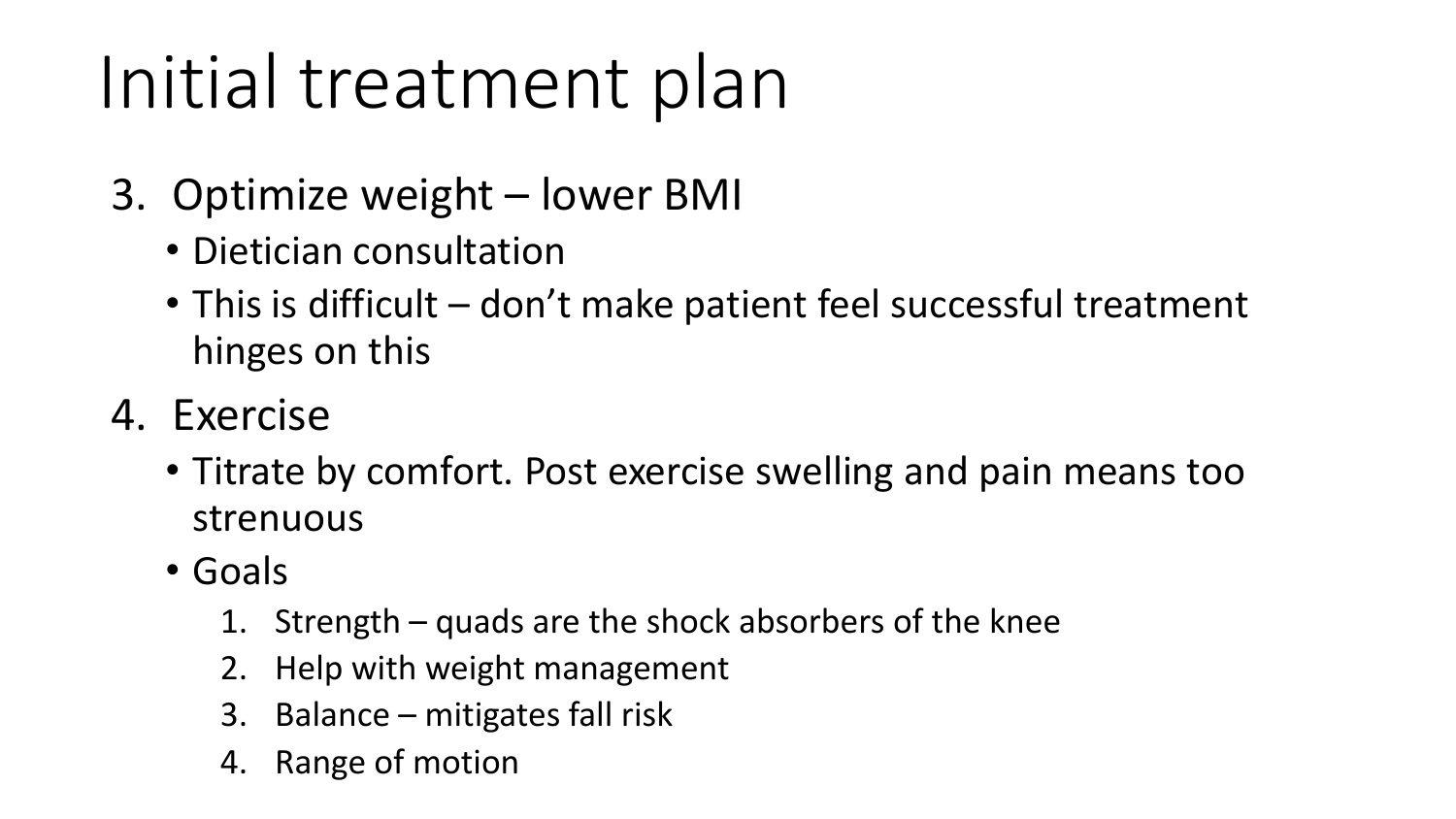### How to achieve exercise goals

- Self/Home exercise
	- Huge compliance issue unless habitual exerciser
- Physical therapy
	- The habitual exerciser may benefit from 2 or 3 sessions for instruction in a home/gym program
	- Most patients, BIW x 6 weeks
		- Land conventional PT
		- Aqua good for highly symptomatic, obese or limited mobility
			- Barriers acceptance, availability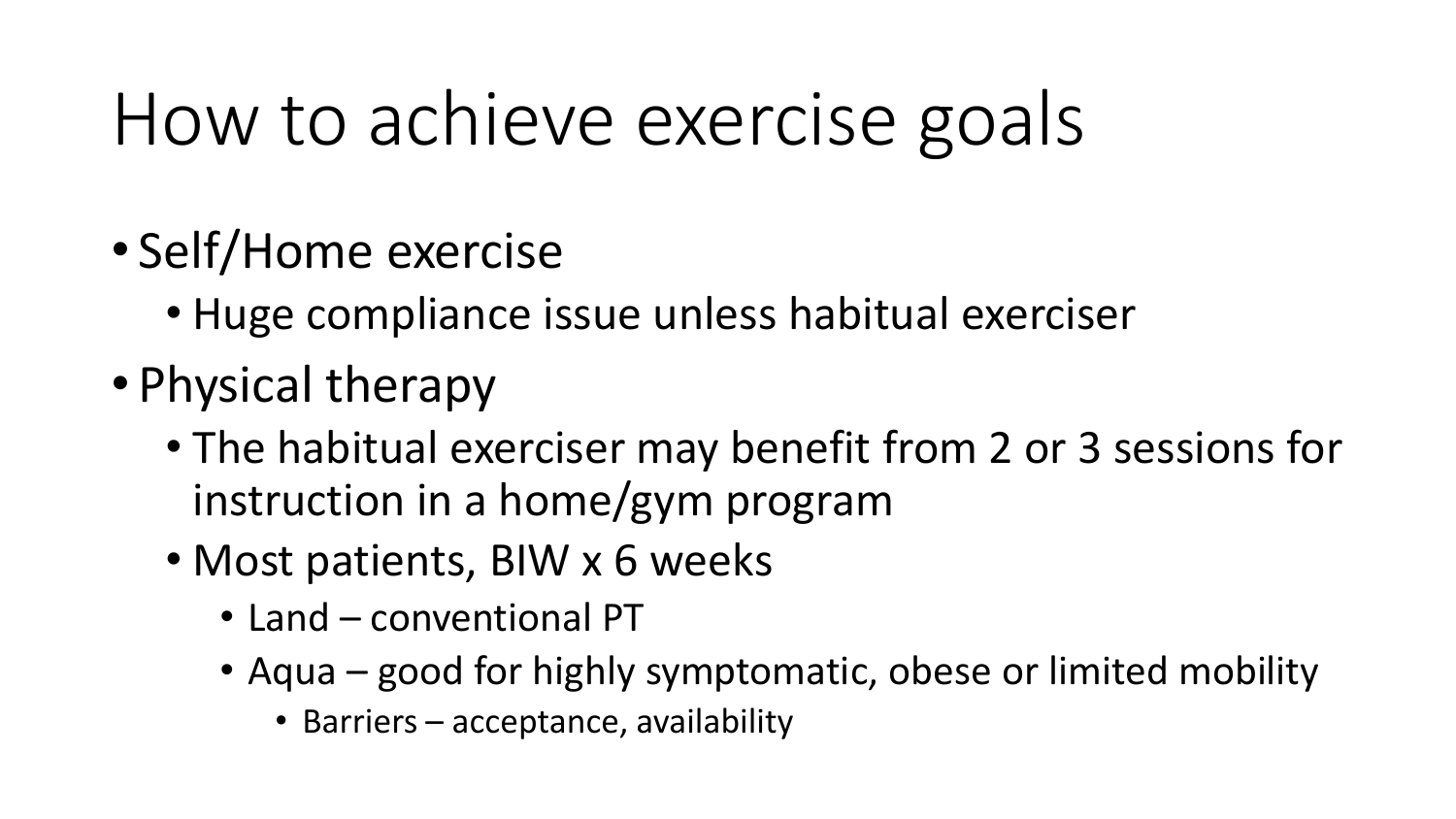# Initial treatment plan

- 5. Acetaminophen
	- No more than 4 grams daily
	- Caution in any patient with renal impairment
- 6. Glucosamine/Chondroitin
	- Research studies and meta-analyses mixed but overall the combination appears better than placebo
	- Disease modifying?
		- Structural effects on articular cartilage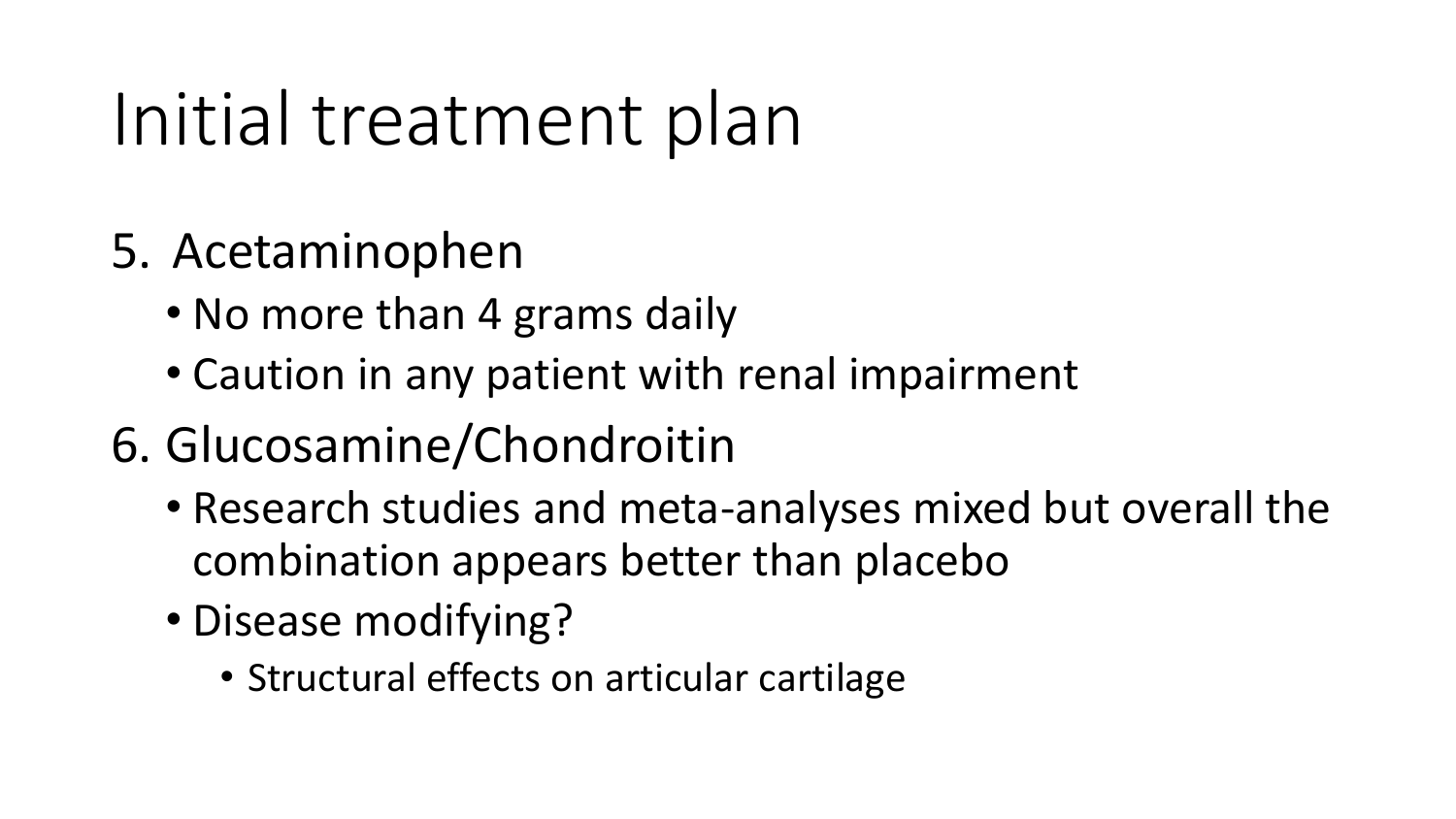Nonpharmacological/Complementary options to consider at treatment onset or later

- •Knee sleeve
- •Patellar taping
- •Wedge insoles
- •Acupuncture
- •TENS

• Not a lot of research support or positive guideline recommendations!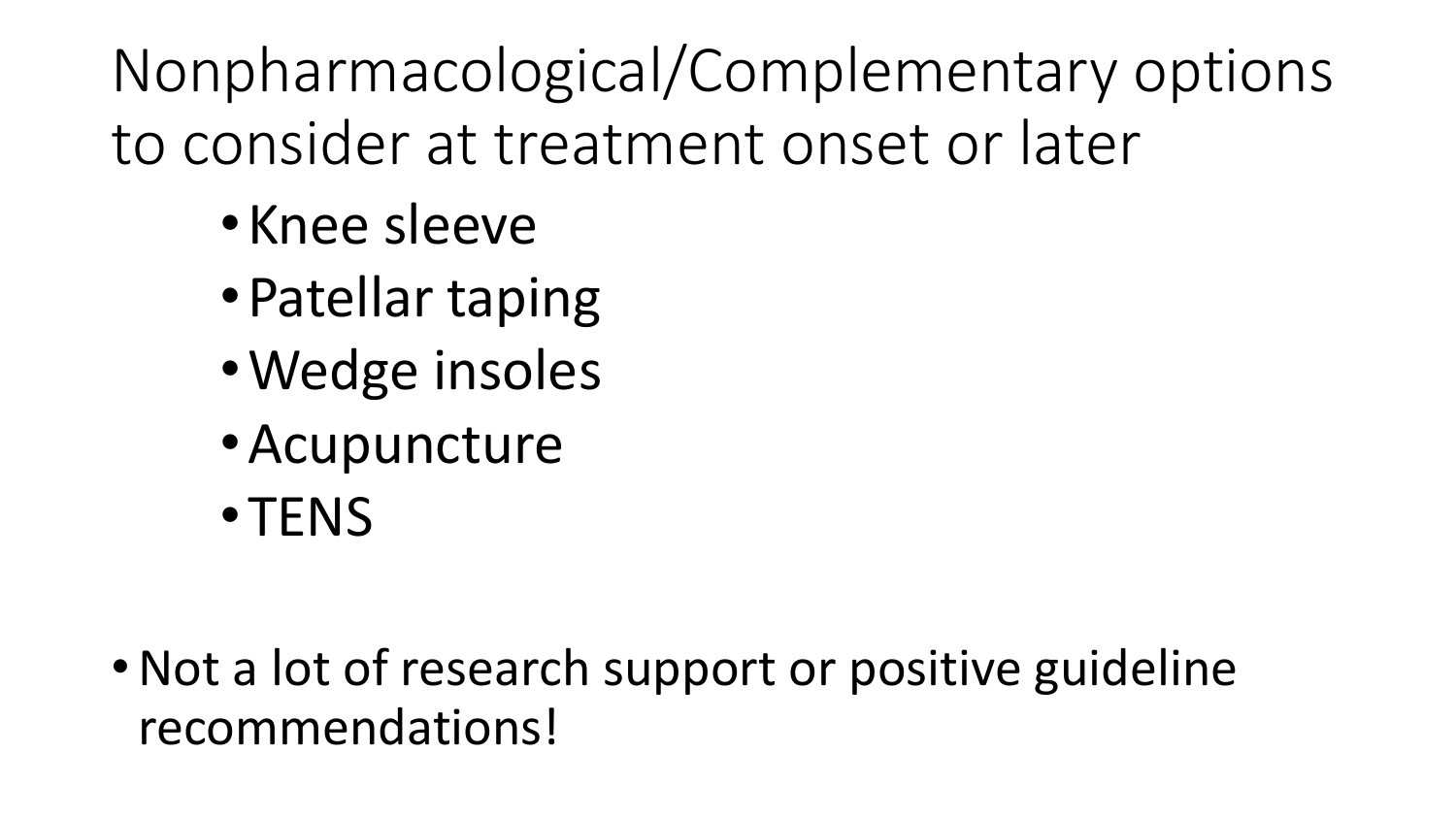After 6 weeks of treatment, the patient reports essentially no change in his symptoms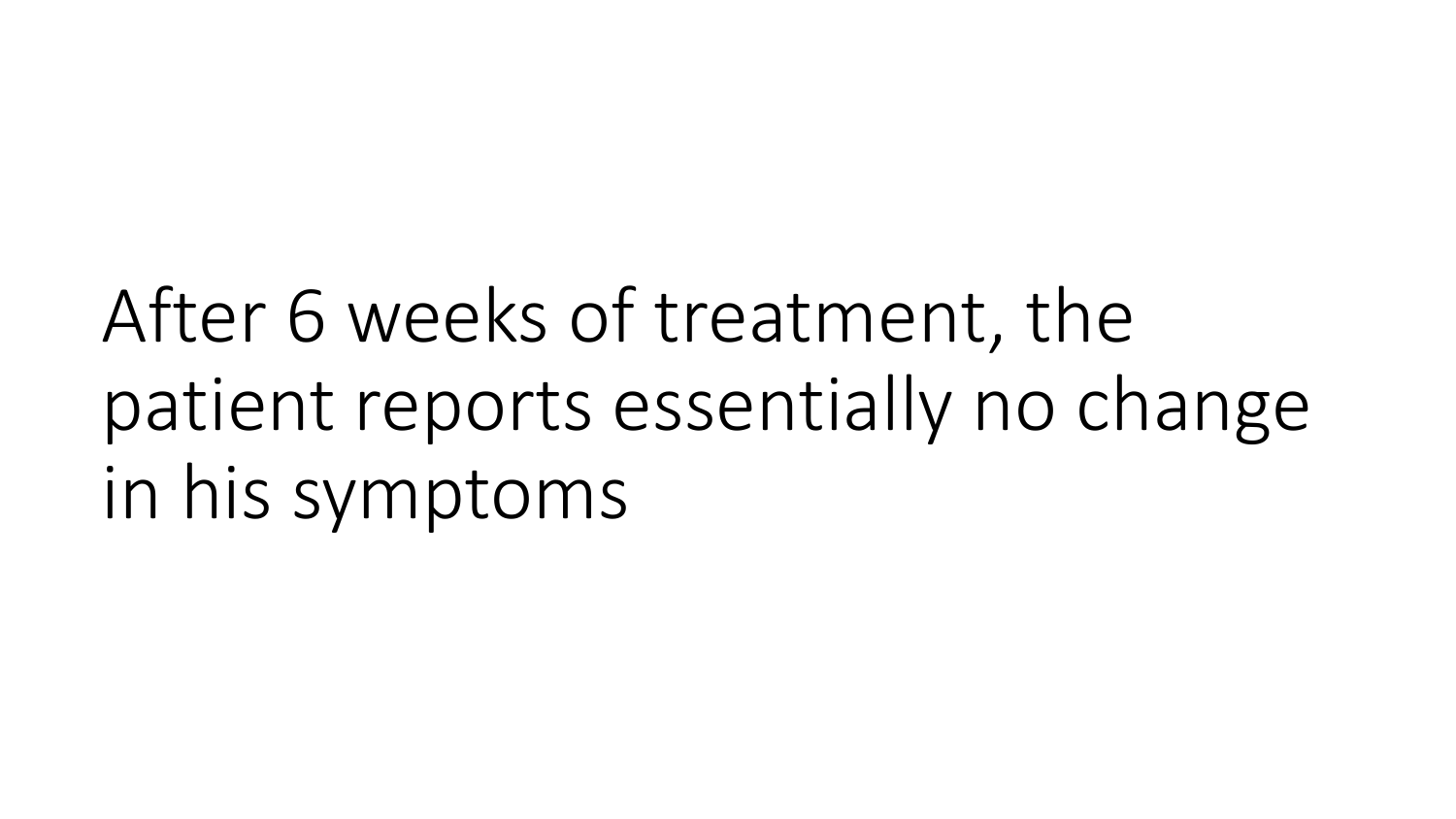#### Next step - NSAIDs

- •Oral
	- •Low dose, short course
	- •Use with PPI?
	- •Naproxen safer?
	- •Response variable try two from different classes
	- •Disadvantages Renal/BP/GI/Cardiac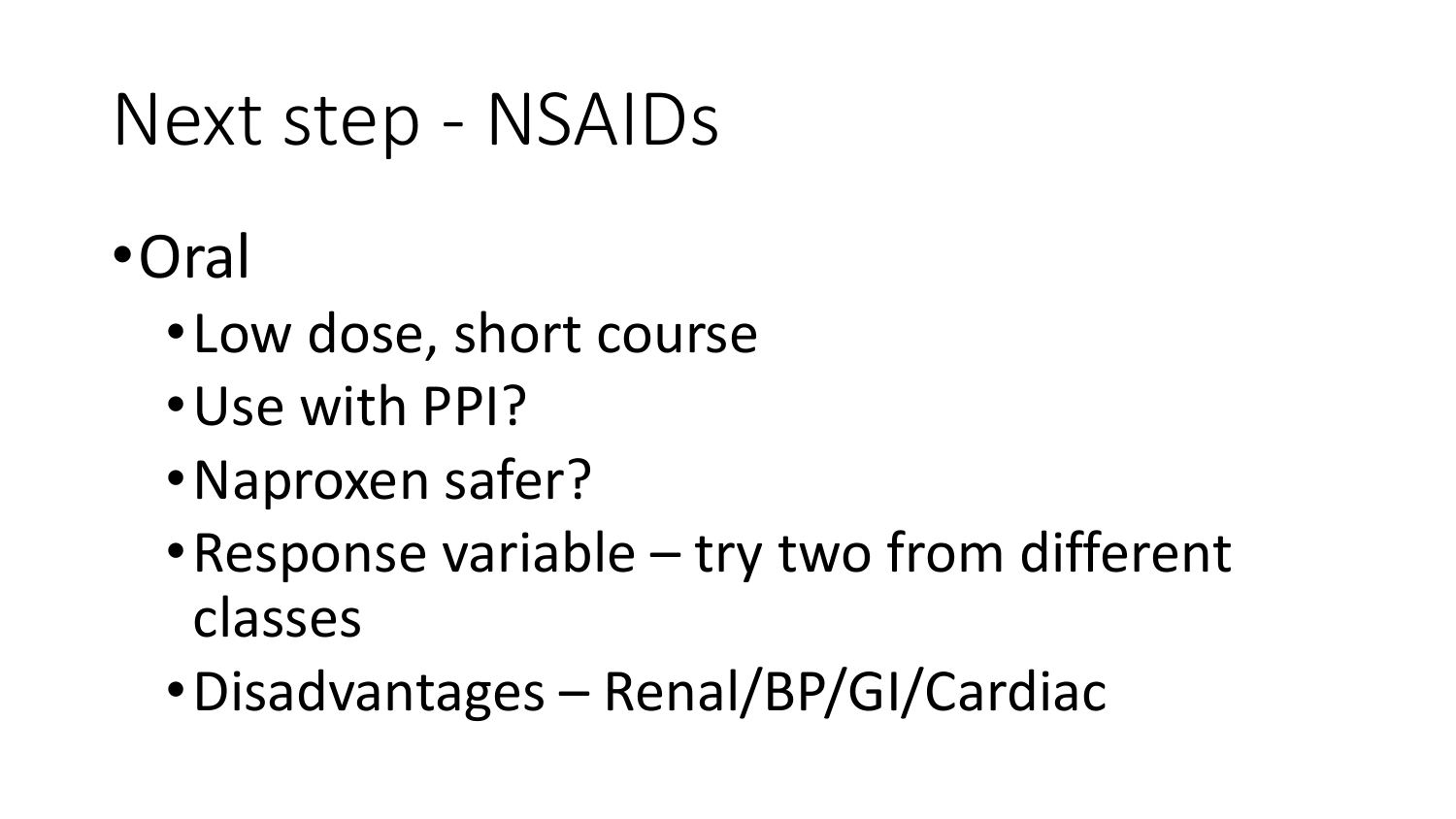#### Next step - NSAIDs

- •Topical
	- •Consider in older patients and those with higher medication risk
	- •Diclofenac, e.g.
	- •Lidocaine patches

•Role of opioids – discussed, but not for me in current climate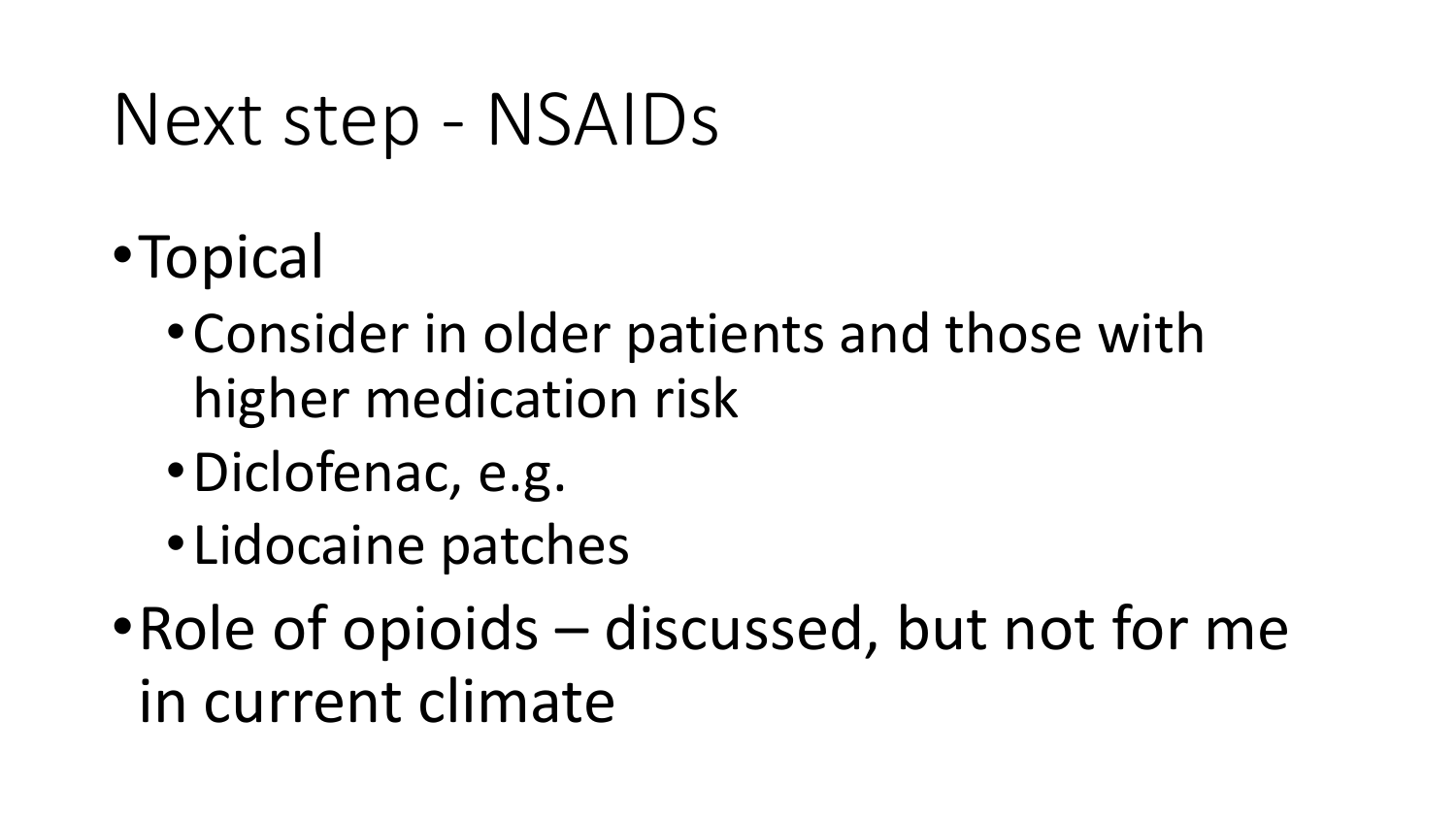The patient tried Naproxen and Etodolac for 3 weeks each. He continued to exercise regularly, but still experienced no substantial relief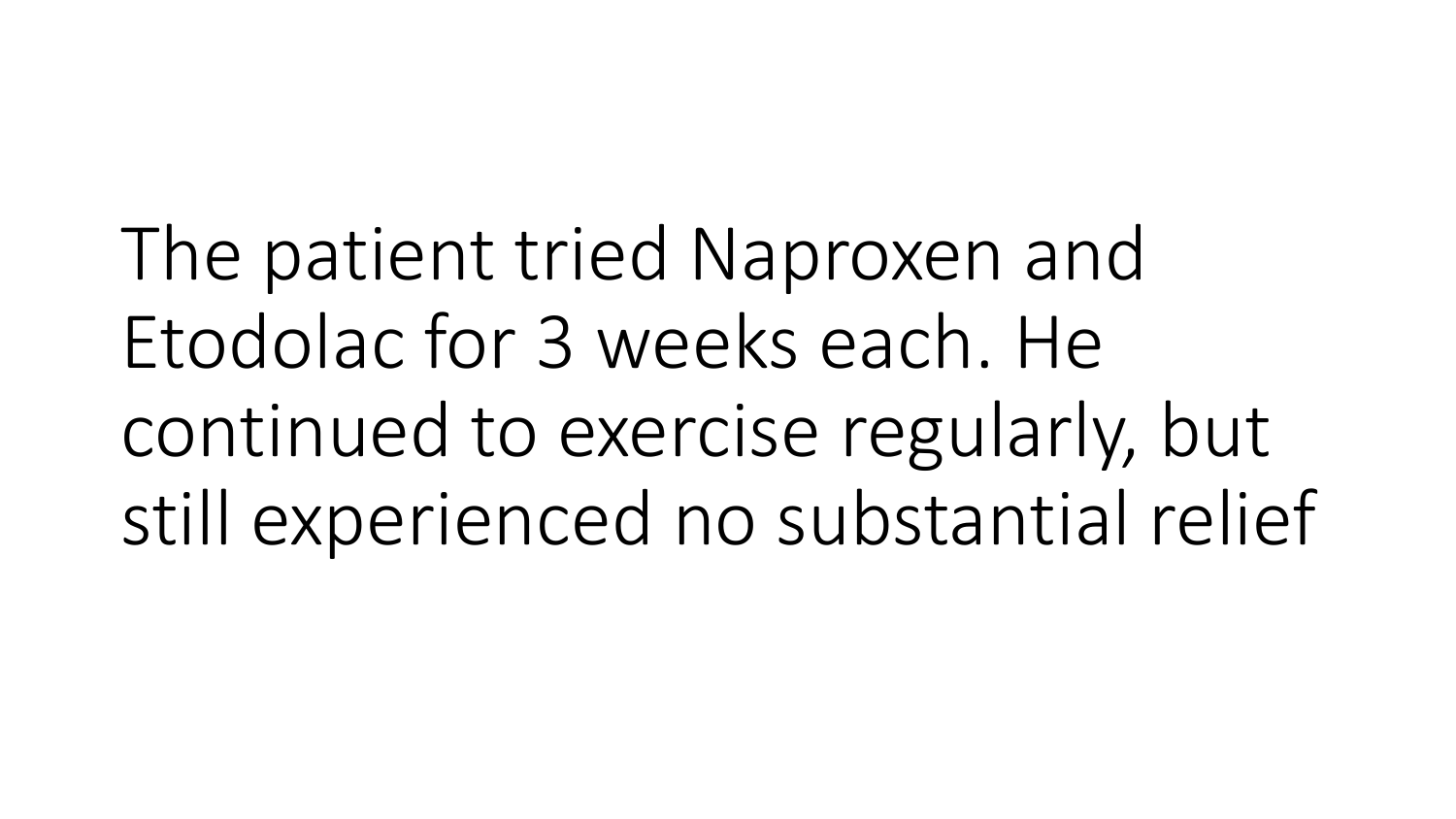## Next steps

- Viscosupplementation
	- Varying recommendations
	- Mechanism of action
		- Lubrication
		- Analgesic
		- Anti-inflammatory –PGE2
		- Modification of HA synthesis
	- Excellent safety profile
	- Injection technique important must be intra-articular
	- NOT for severe OA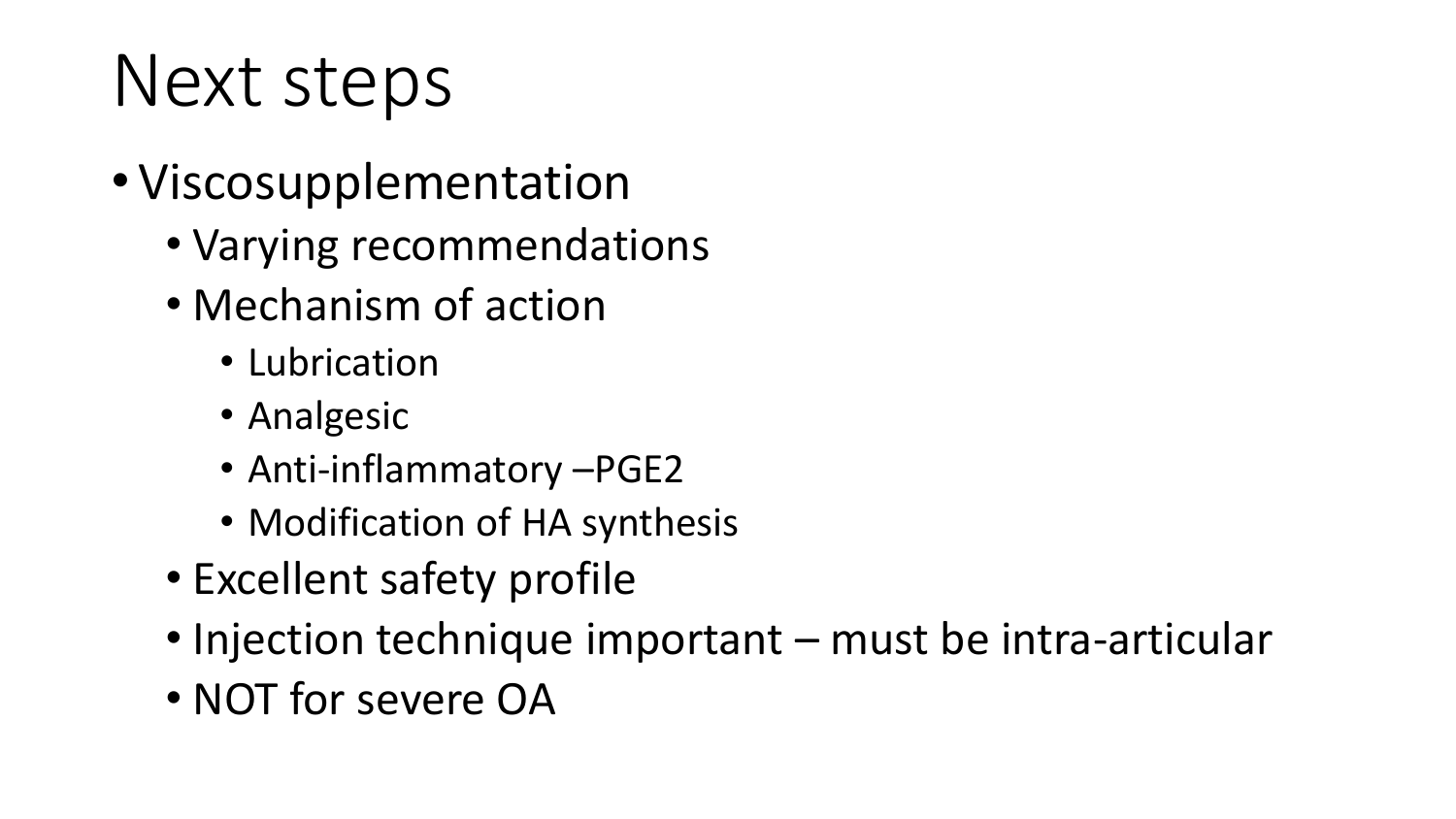# My preference

- •Bio-engineered no avian contaminants
- •Long chain, high molecular weight closer to native hyaluronan
- •Orthovisc, Euflexxa
- •Synvisc higher rate of local reaction compared to other products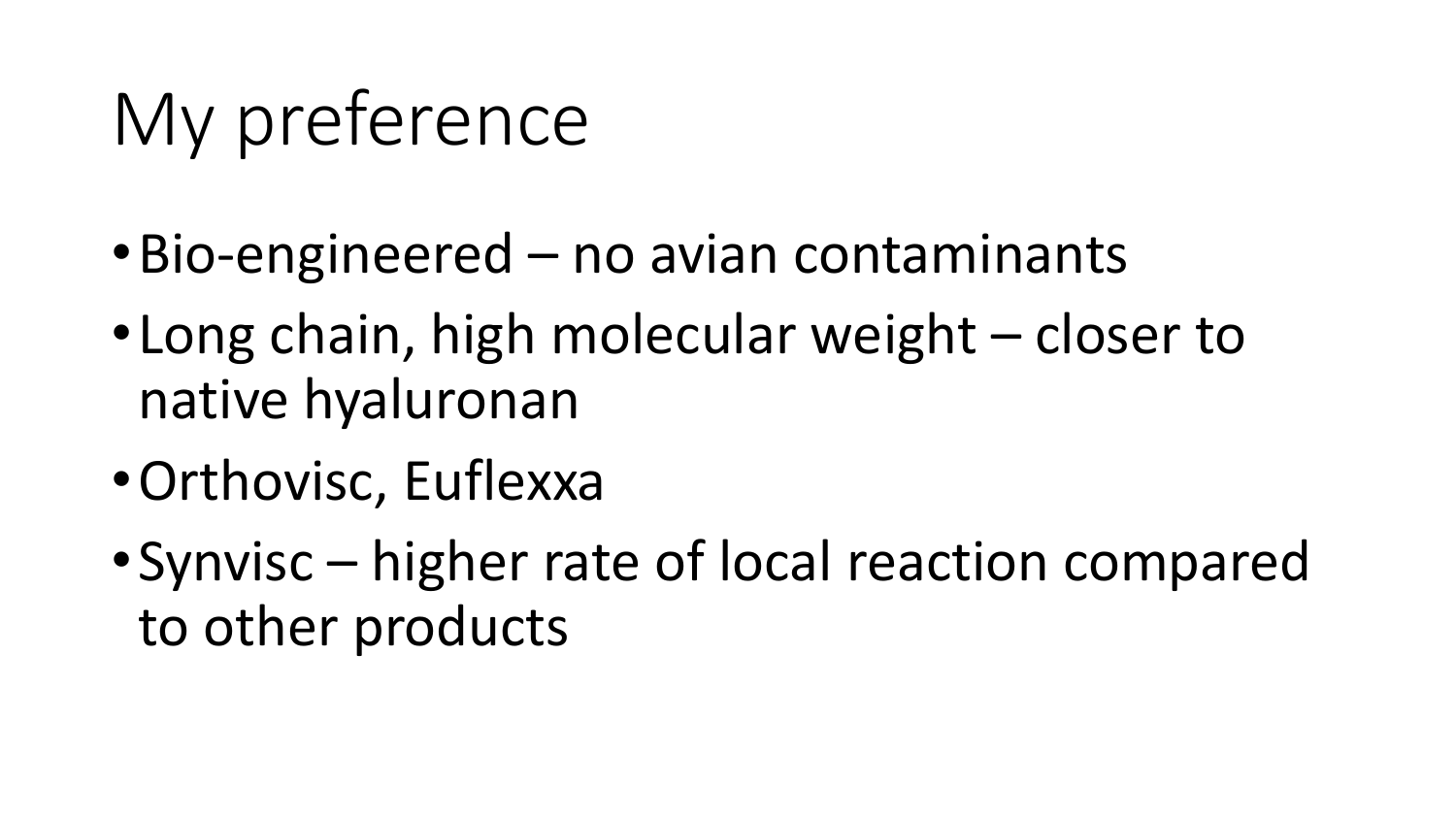# Bracing

- •Unloader
	- •Good research studies
	- •Optimal candidate: developed musculature, small soft tissue envelope, males - better aesthetic acceptance
	- Work best with active job or for recreation
- •Sleeves modest benefit and not a covered service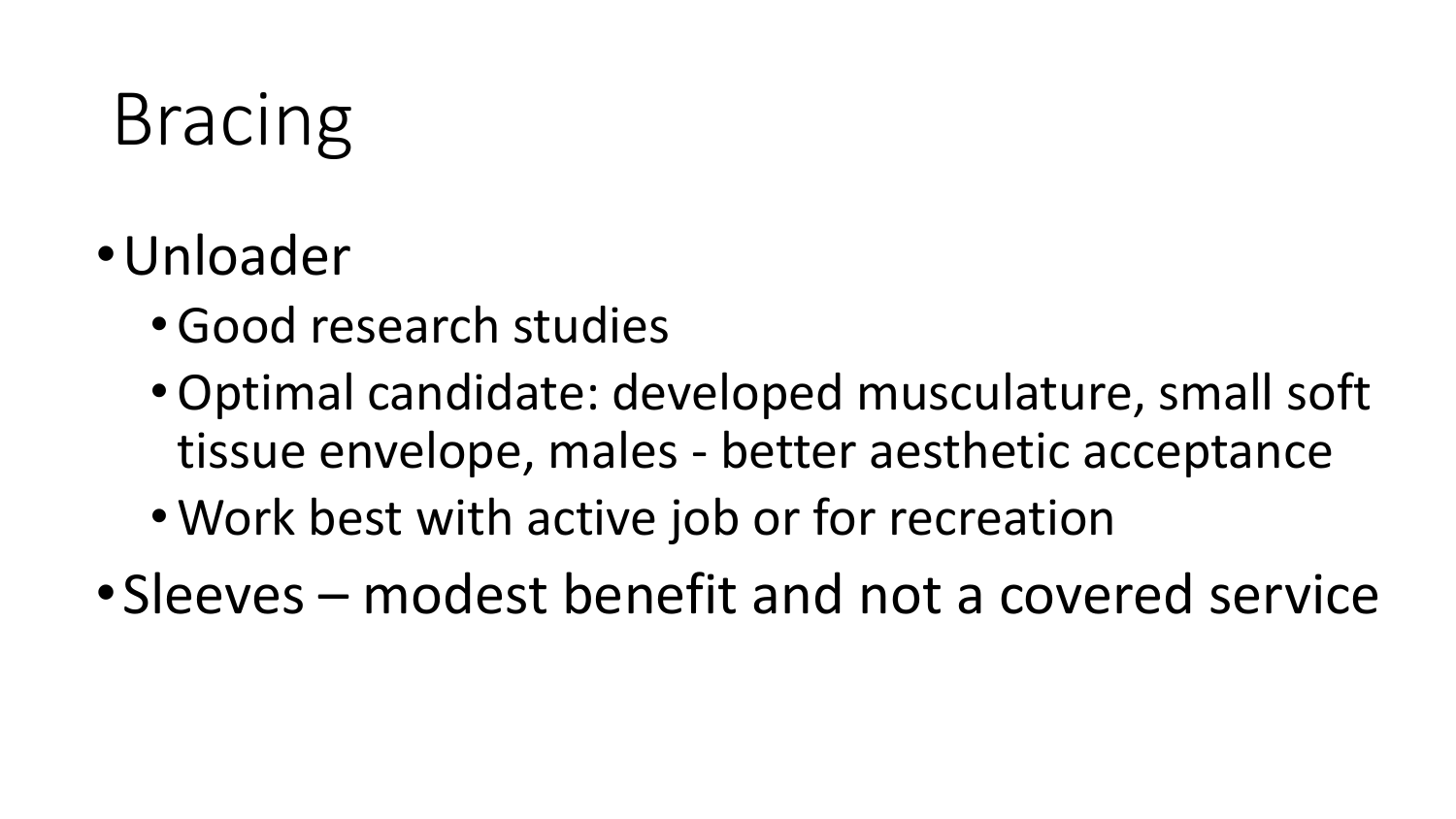The patient did a lot of yardwork and pain and swelling have increased substantially. He and his family have a vacation coming up where they will do a lot of walking.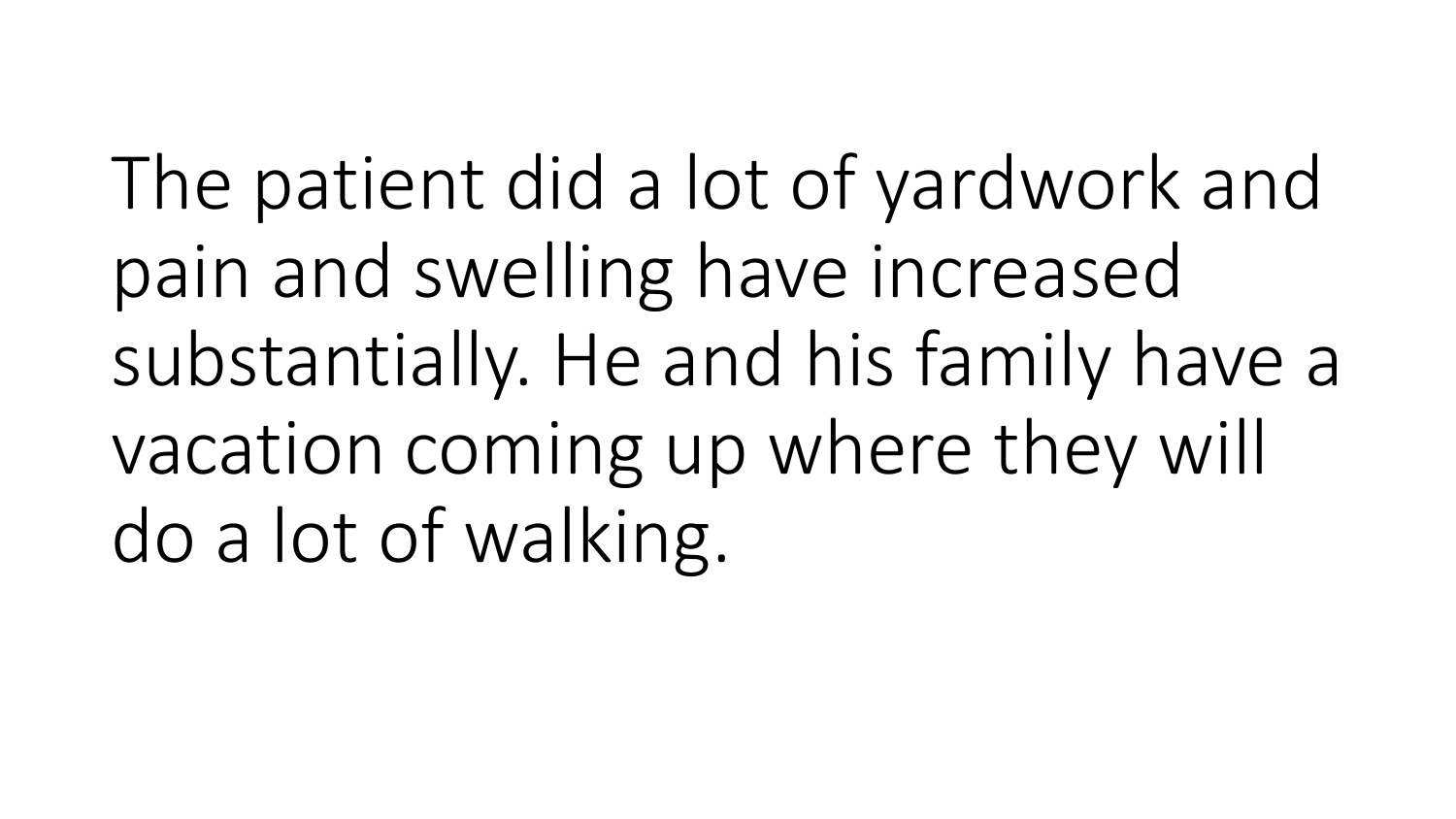#### Intra-articular corticosteroid injection

- Great choice for a flare-up and when short-term relief is important
- Acts quickly
- Duration of effect 4 weeks or less
- Low risk mild systemic effect blood sugar, e.g.
- Contraindication infection
- Anecdotal reports and animal models suggest "joint damage" with multiple injections BUT all guidelines recommend and 95% of rheumatologists use them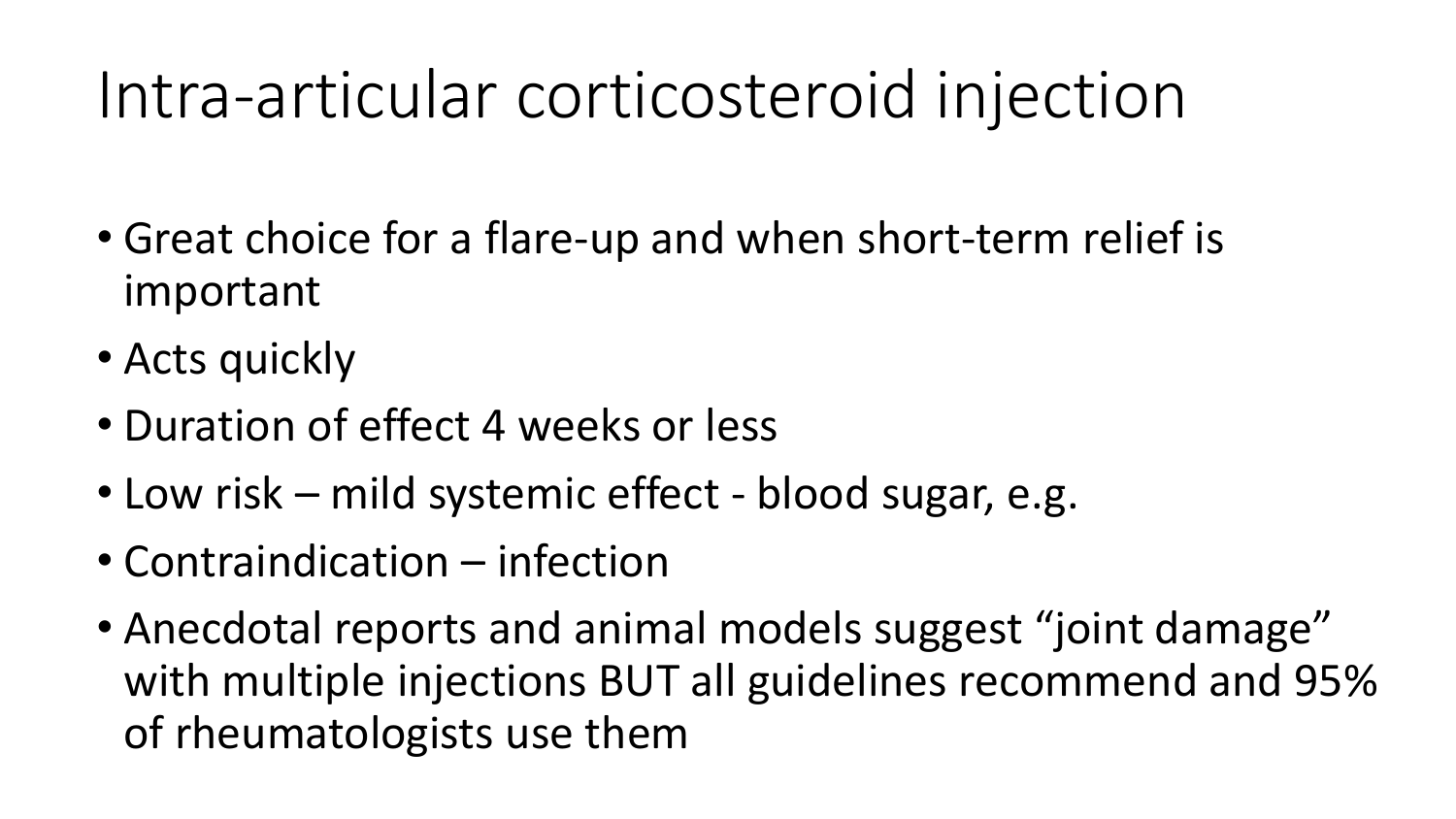The patient responds to the injection and has a great vacation, but after several weeks his pain returns to previous level and he is dissatisfied